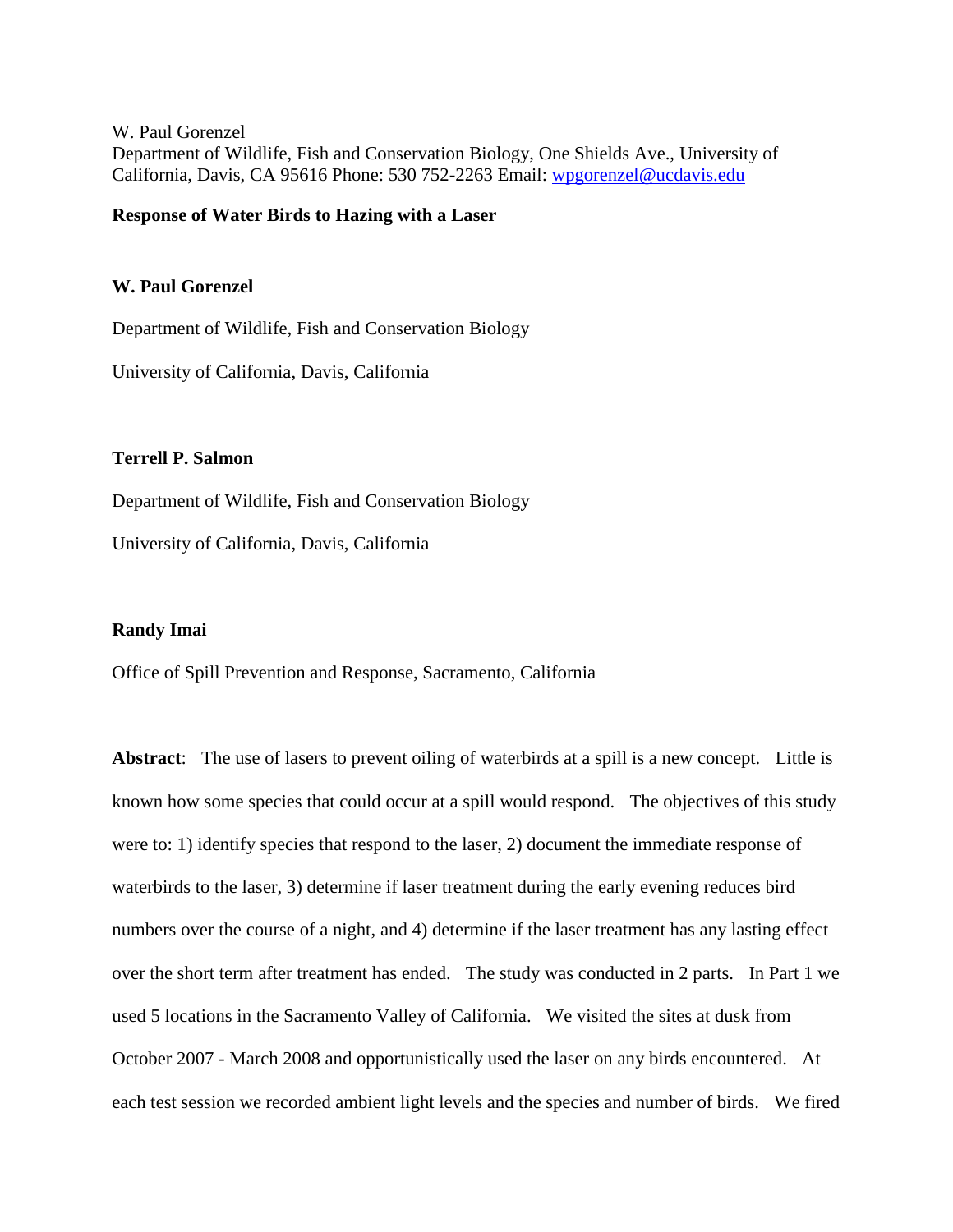the laser, then recorded the immediacy and type of responses, and the number of birds remaining. A response was considered favorable if the bird left the site. For Part 2 we used a 20 ha marsh in Woodland, Yolo County. The study, conducted in March 2008, was divided into 3 periods ( pre-treatment, treatment, and post-treatment) of 5 days each. We counted birds in the morning and at dusk each day. During the treatment period, we counted the birds at dusk, used the laser, then counted any remaining birds. We recorded the same information as described above for the random tests. In part 1 we tested the laser on 18 evenings and fired the laser 129 times at 2000 birds consisting of 25 species. Overall 1212 (61%) birds responded favorably. High proportions of pelicans and cormorants (100%), herons and egrets (99%), geese (93%), and diving ducks (85%) responded favorably. No grebes, coots, shorebirds, gulls responded favorably. Only 10% of the dabbling ducks responded favorably to treatment. In Part 2 we fired the laser 74 times at 3036 birds consisting of 16 species. Overall 2251 (74%) birds responded favorably. High proportions of herons (98%) and dabbling ducks (93%) responded favorably, but only 46% of the diving ducks responded favorably. No coots responded favorably. There was a significant decrease in bird numbers immediately after laser treatment. Bird numbers recorded the next morning were not significantly different to the levels present just before the laser treatment the evening before. There was a significant decrease of 47% in the average number of birds on the treated area from the pretreatment period ( $= 873.7$ ; SD = 151.8) to the treatment period ( $=$ 463.9, SD = 171.3). Thereafter, the number of birds during the 5-day post-treatment period ( $=$  $530.8$ ,  $SD = 206.6$ ) was not significantly different from that during the treatment period. Suggestions are provided on using the laser at a spill event.

**Key Words:** hazing, laser, oil spill, waterbirds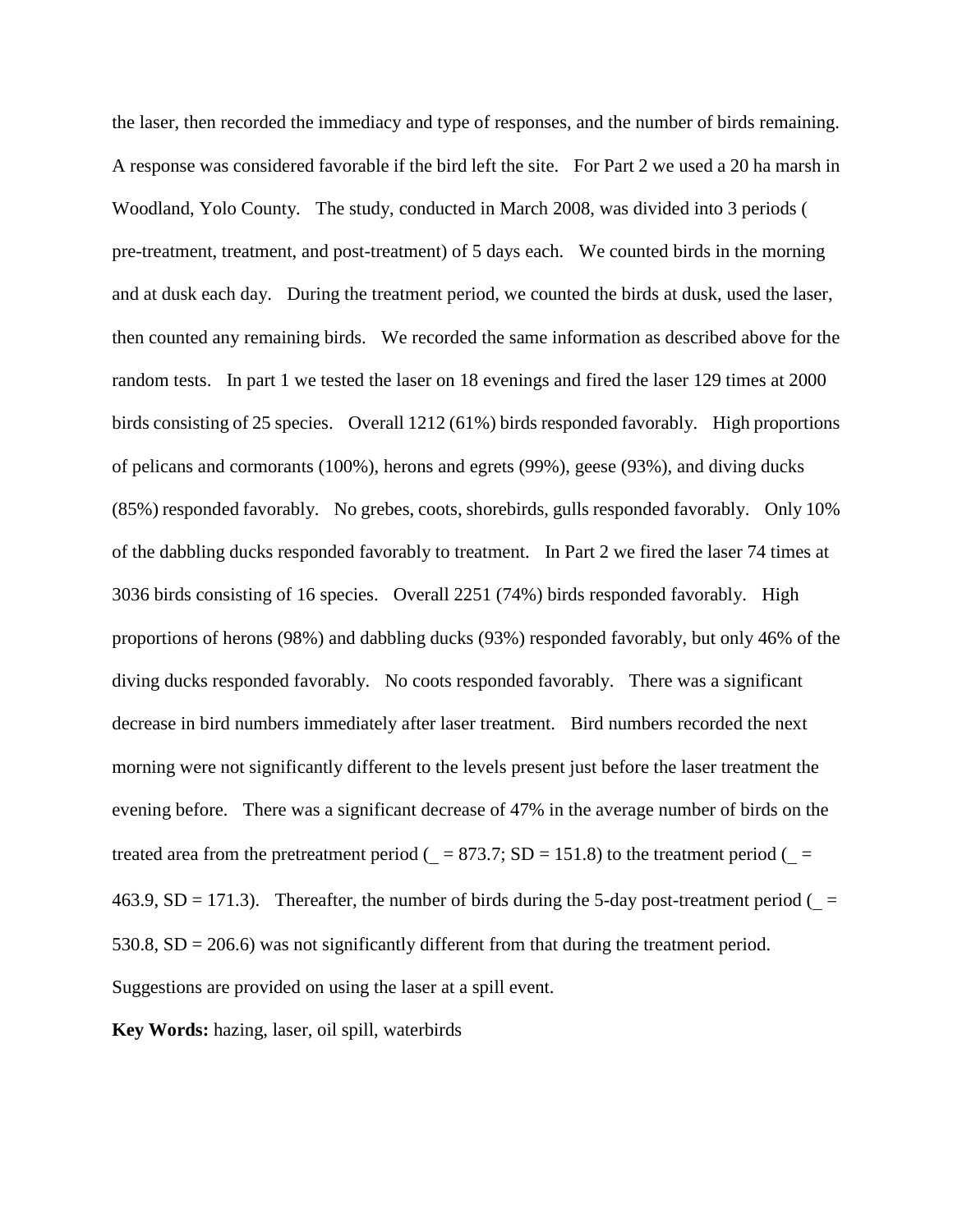## **INTRODUCTION**

The use of lasers to haze bids is a relatively new development. Most hazing efforts have been undertaken with the goal of reducing crop damage or resolving human health and safety issues. Formal tests to evaluate lasers have involved double-crested cormorants (*Phalacrocorax auritus*) on night roosts near aquaculture facilities (Glahn et al. 2000), common eiders (*Somateria mollissima*) and common goldeneyes (*Bucephala clangula*) on mussel farms in Scotland (Ross and Furness 2002), Canada geese (*Branta canadensis*) in captivity (Blackwell et al. 2002, Werner and Clark 2006), Canada geese on lakes or reservoirs near urban areas (Delph 2001, Holevinski et al. 2007, Sherman and Barras 2004) and gulls (*Larus* spp.) on reservoirs near airports (Baxter 2007) and at a landfill (Chipman et al. 2004).

The use of lasers to prevent or limit oiling of birds at an oil spill is a new concept that has not been evaluated. The species mentioned above could occur at an oil spill. However, little is known how other species (e.g., coots, grebes, herons, dabbling ducks, diving ducks) that could potentially occur at a spill would respond to hazing with a laser. The laser could represent an important new tool for hazing birds at spills, particularly a tool for use at night or low-light situations. Currently there are few options for night-time hazing.

The objectives of this study were to: 1) identify the species of waterbirds that respond to laser light, 2) document the immediate response of waterbirds to laser light, 3) determine if laser treatment during the early evening reduces bird numbers over the course of a night (as evidenced by birds present the next morning), and 4) determine if the laser treatment has any lasting effect on waterbirds over the short term (5 days) after treatment has ended.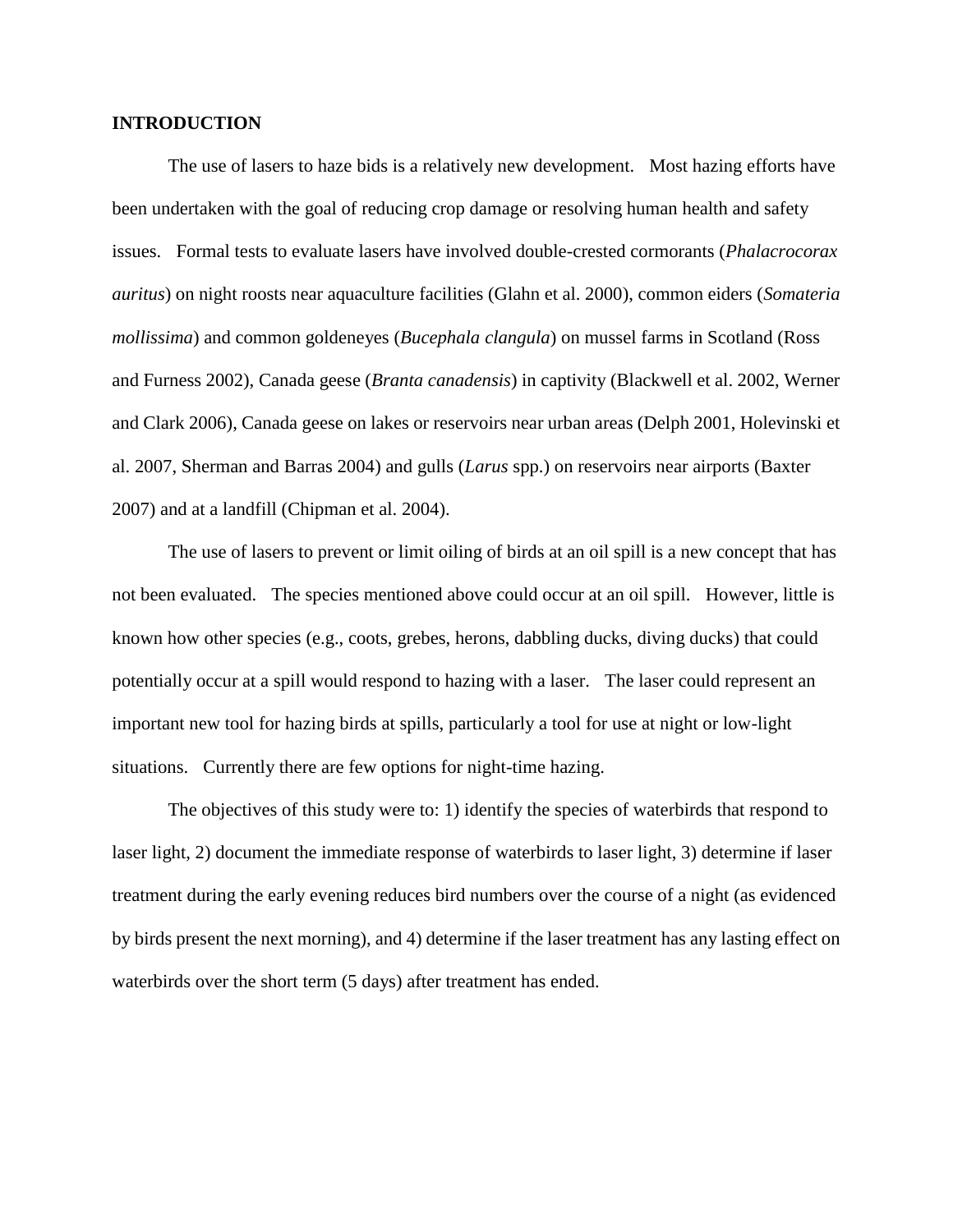## **STUDY AREAS AND METHODS**

## **Part 1**

For objectives 1 and 2, we conducted random tests at 5 different locations in the Sacramento Valley region of California (Table 1). These locations were known to be used by birds and were situated relative to nearby structures or human activities such that the laser could be safely used.

We visited the sites at dusk on different evenings during the period from late October 2007 through mid-March 2008 and opportunistically used the laser on any birds encountered. At the start and end of each evening's treatment sessions (exposure to laser light) we used a light meter to measure the ambient light levels (taken and then averaged from the cardinal directions). We recorded the species and number present, fired the laser at the birds, then recorded the number remaining. We tested the laser around dusk but not under darkness. After using the laser the available light had to be sufficient for us to see and count any remaining birds. Each test firing of the laser at a bird or group of birds was termed a session.

We used an Avian Dissuader, a Class 3B 50 mW helium-neon laser, on the birds. The laser treatment was standardized in such a manner as to improve accuracy. The laser was first fired at the ground in front of the operator, lined up with the target, and then steadily raised towards the target. This procedure allowed the operator to easily follow the red laser dot as it moved towards the target. The laser dot was steadily brought to bear on the target, then when on the target, if necessary, the laser was moved rapidly back and forth, around and onto the target. The target was considered nonresponsive if there was no favorable response after 2 or 3 exposures of 10 seconds each.

The immediacy of birds' responses was recorded as: none, immediate or delayed (e.g., it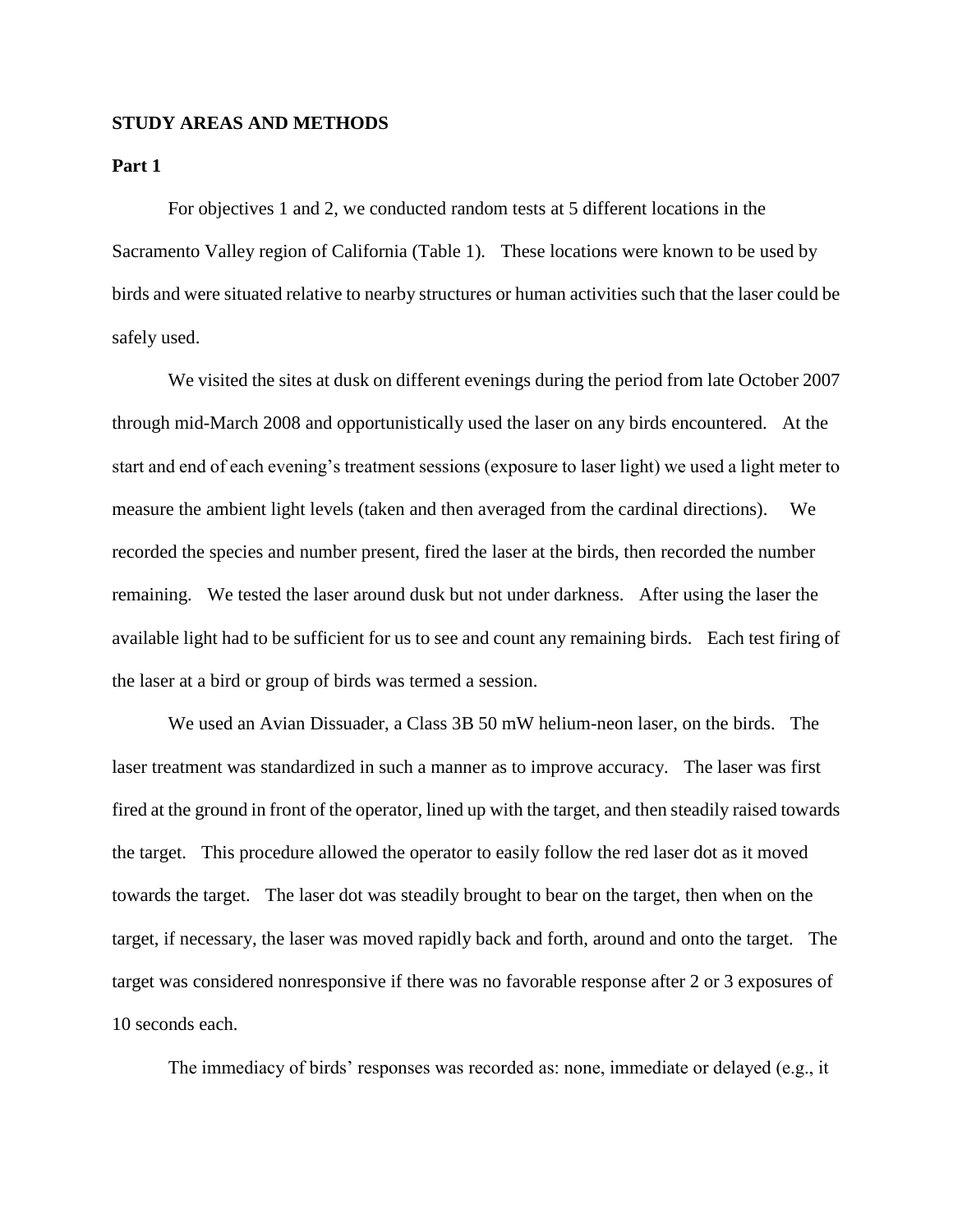took a few seconds or more before the birds responded). The type of response was recorded as none, took flight, swam away, flapped away over the water, ran away, walked away, alert only, dived. If the bird flew, then the flight response was further classified as flew away out of sight, landed nearby (e.g., on the same pool), or landed on an adjacent site. A response was considered favorable if the bird left the site by any means (e.g., flying, running, swimming).

## **Part 2**

For objectives 3 and 4 we selected a study site in Woodland, Yolo County, along County Road 25 (Rd 25). The site was a man-made marsh of about 20 ha. The marsh, which extended for 0.8 km alongside Rd 25, consisted of stands of cattails and bulrush interspersed with pools of open water. We divided the marsh into 4 distinct count areas based on the pools of open water which were separated and delineated by the emergent vegetation. One area was selected at random to be an untreated site. The remaining 3 areas received the laser treatment. Due to their proximity to one another, we did not consider the treated areas to be distinct plots or independent of one another, thus we pooled the count data for subsequent analysis and considered that data to represent a total count for the treated portion of the marsh. Due to its' proximity to the treated area, the untreated portion of the marsh did not represent an independent control site, but rather served as a example of how bird numbers in an untreated portion of a laser-treated marsh might change. There were no other sites nearby with similar habitat conditions or species composition to serve as an independent control plot.

The study, conducted in March 2008, was divided into 3 time periods of 5 days each: pre-treatment, treatment, and post-treatment. We counted birds twice a day, once in the early morning and then again at dusk. Counts for each pool were done from a vehicle parked at a fixed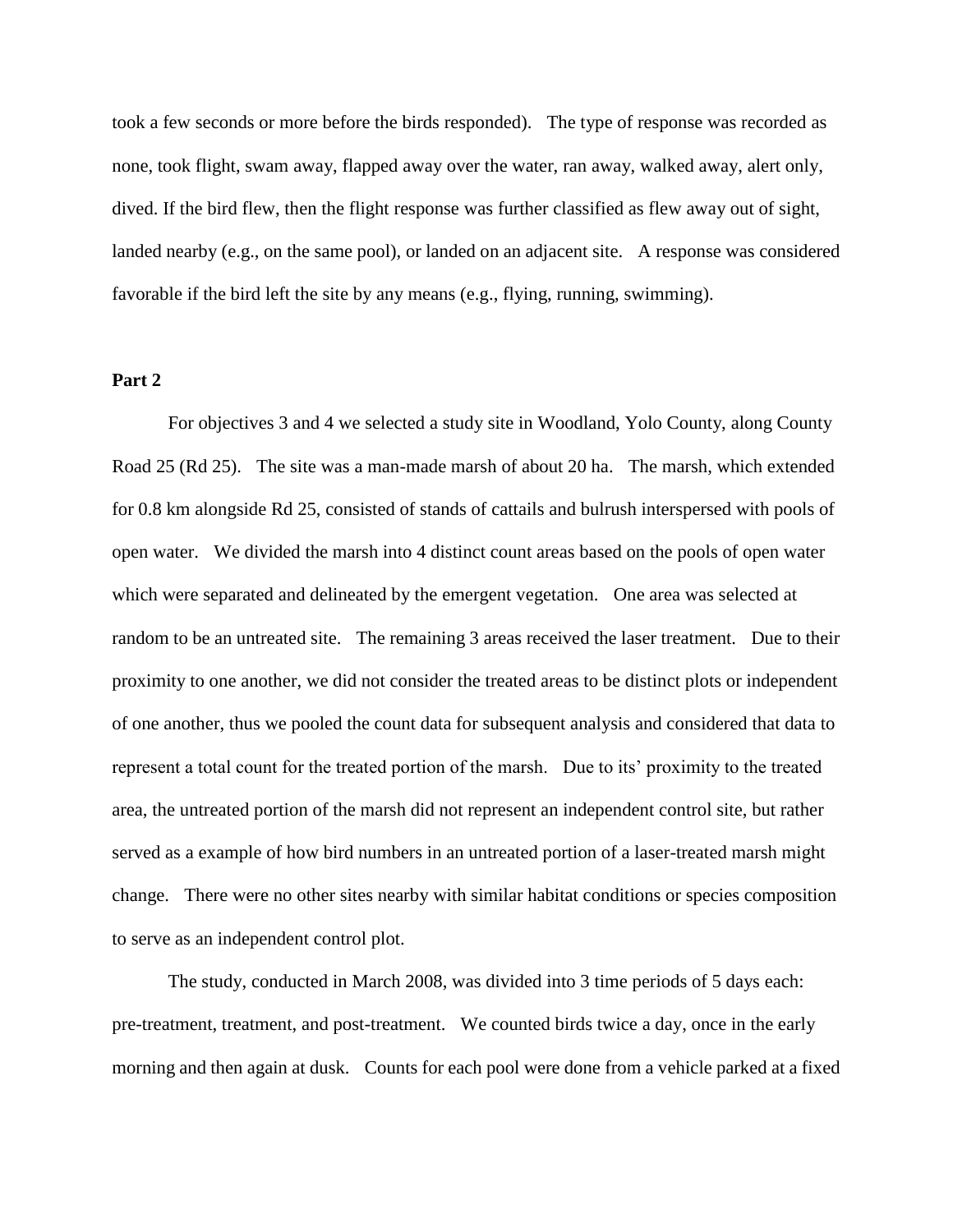point on the side of Rd 25. During the treatment period, we counted the birds on the control area first, then moved to the first pool to be treated. We would count the birds, use the laser, then count any remaining birds. The process would then be repeated for the remaining 2 pools to be treated. We recorded the same information (e.g., ambient light levels, response to laser treatment) as described above for the random tests.

We applied the laser treatment at the Rd 25 marsh in a standardized manner which differed somewhat from the technique used in the random tests. We fired the laser from a vehicle while parked at a fixed location next to each treated pool. We slowly made up and down movements of the laser around or on the target birds while generally sweeping horizontally across the area either from left to right. Individual birds or groups of birds encountered during the sweep received up to 6 to 8 sec of targeting if they did not react immediately. At the end of the  $1<sup>st</sup>$  sweep, if any birds remained, a  $2<sup>nd</sup>$  and if necessary, a  $3<sup>rd</sup>$  sweep were made across the area. We considered birds nonresponsive if they remained after 3 sweeps.

## **RESULTS**

## **Part 1**

We tested the laser at 5 locations on 18 evenings (Table 2). We fired the laser 129 times at 2000 birds consisting of 25 species (Table 3). Overall 1212 (61%) of 2000 birds responded favorably by leaving the area. High proportions of pelicans and cormorants (100%), herons and egrets (99%), geese (93%), and diving ducks (85%) responded favorably. Grebes, coots, shorebirds, and gulls did not respond favorably to laser treatment. Only 10% of the dabbling ducks responded favorably to treatment. Out of 129 sessions, all birds either left the area on 75 occasions (58%) or did not on 51 occasions (40%). A partial response, where some birds stayed and others left occurred only during 3 sessions (Table 4).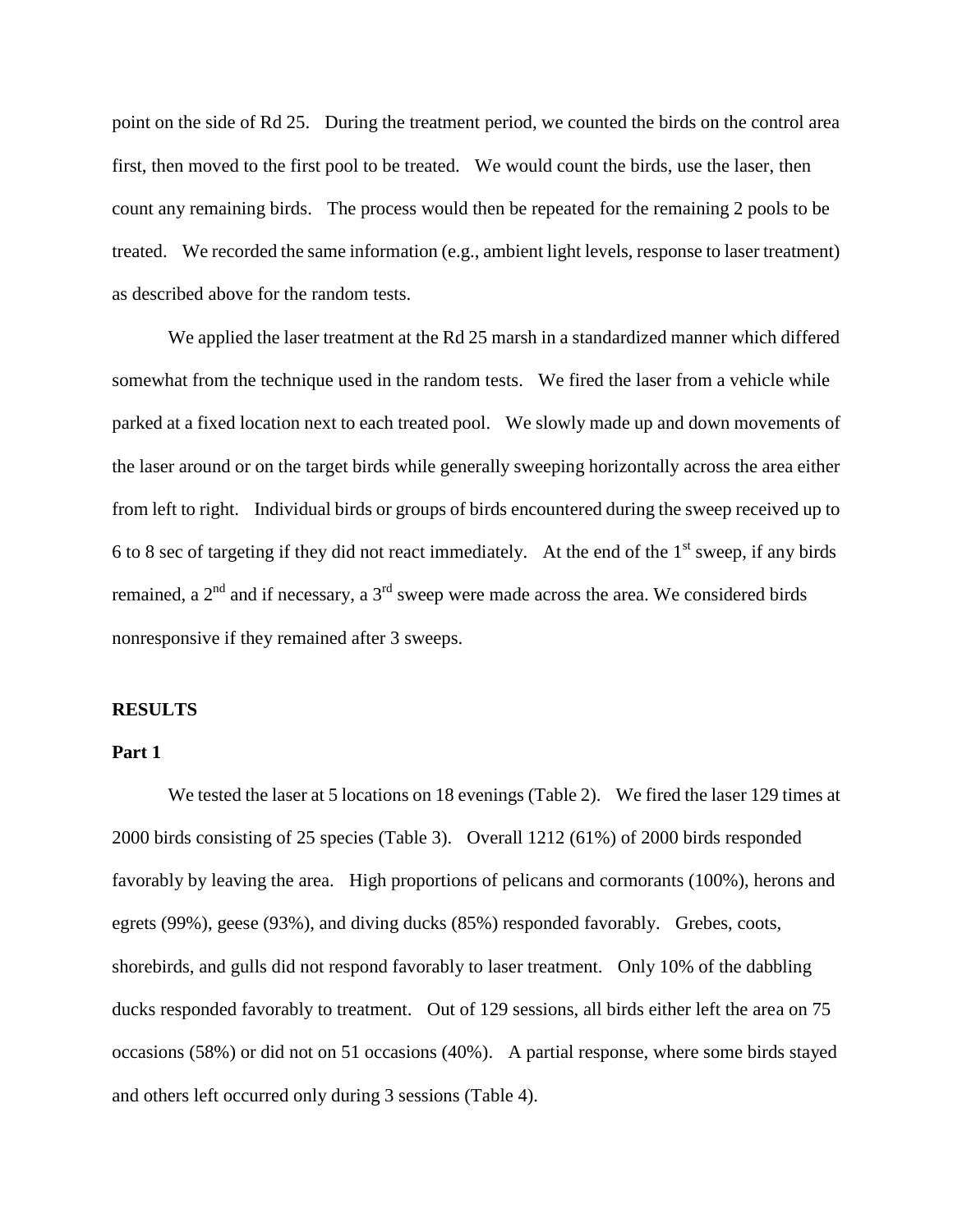We tested the laser in light conditions that ranged from 0.1 to 1154.2 lux. (For the purpose of comparison, a light level of 0.1 lux is equivalent to a full moon, 10.8 would be twilight, 107.5 lux would be a very dark day, and 1,075.3 lux would be an overcast day.) The average light level during the tests was 209.6 lux ( $n = 122$ ,  $SE = 22.8$ ). There was no relationship between light levels and the outcome of the laser treatment ( $\chi^2$ =0.005, *df* = 1, *P* = 0.94). Most favorable and unfavorable outcomes occurred when light levels were <300 lux (Table 5).

#### **Part 2**

During the 5 evenings of treatment we fired the laser 74 times at 3036 birds consisting of 16 species (Table 6). Overall 2251 (74%) of 3036 birds responded favorably by leaving the area. High proportions of herons (98%) and dabbling ducks (93%) responded favorably. Coots did not respond favorably to laser treatment. Only 46% of the diving ducks responded favorably to treatment. Out of 74 sessions, all birds either left the area on 27 occasions (36%) or did not on 31 occasions (42%). A partial response, where some birds stayed and others left occurred during 16 sessions (Table 7).

The average light level at the start of the evening tests was 783.0 lux ( $n = 5$ , SE = 102.75), with a range from 533.8 to 1154.2 lux. The average light level at the end of the evening tests was 18.2 lux ( $n = 5$ ,  $SE = 1.7$ ) with a range from 13.5 to 23.2 lux. There was no difference in the average lux level at the start of laser treatment for each day ( $F = 1.8$ ;  $df = 4$ , 15;  $P = 0.18$ ) nor at the end of laser treatment ( $F = 0.33$ ;  $df = 4$ , 15;  $P = 0.86$ ).

Regarding objective 3, we found there was a significant decrease ( $F = 7.83$ ;  $df = 2$ , 12;  $P =$ 0.007) in bird numbers immediately after the laser treatment (Table 8). However, bird numbers recorded the next morning were not significantly different to the levels present just before the laser treatment the evening before.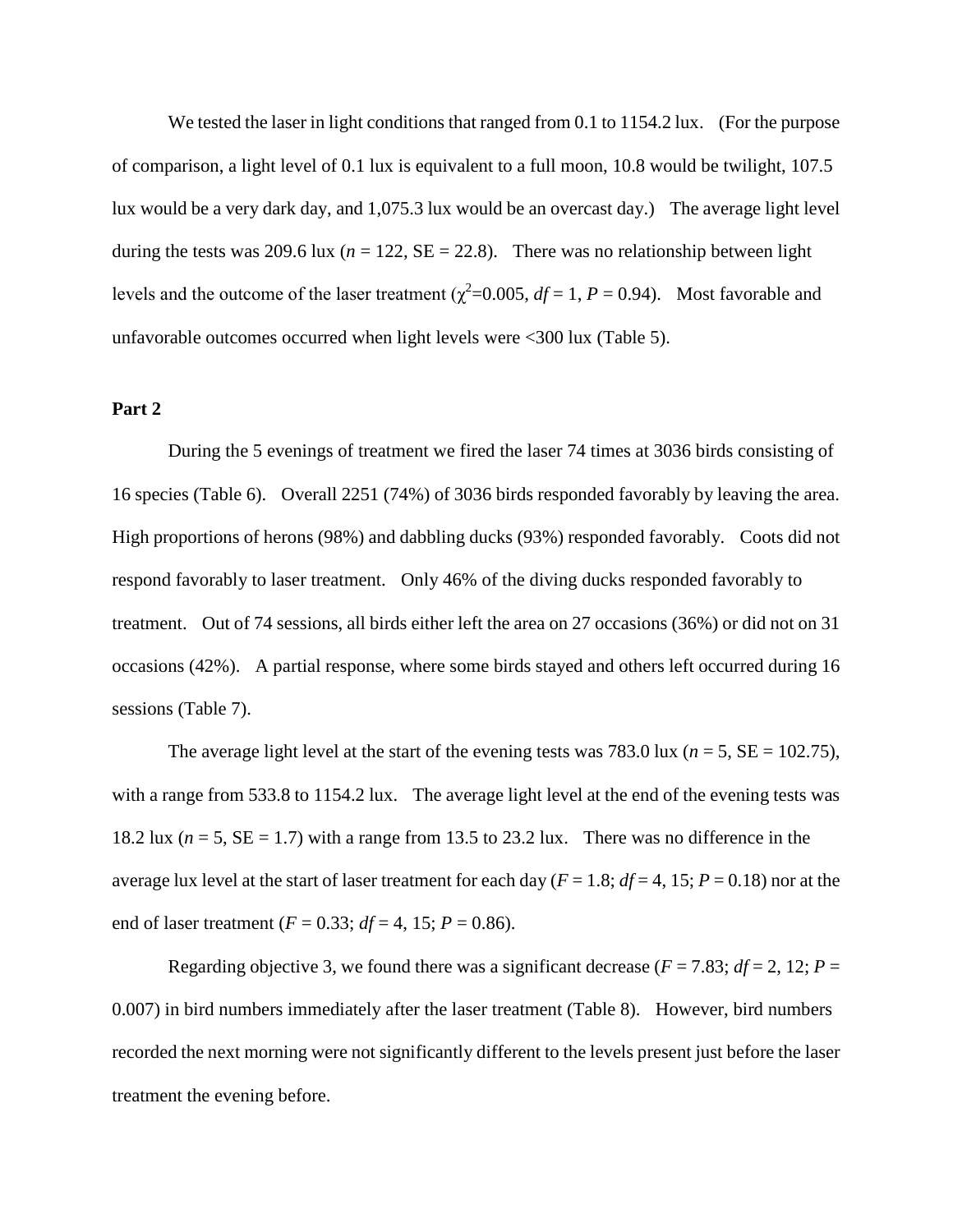Regarding objective 4, we found there was a significant decrease of 47% ( $F = 15.25$ ;  $df = 2$ , 27;  $P = 0.00004$ ) in the average number of birds on the treated area from the pretreatment period (  $= 873.7$ ; SD = 151.8) to the treatment period ( = 463.9, SD = 171.3). Thereafter, the average number of birds during the 5-day post-treatment period ( $= 530.8$ , SD = 206.6) was not significantly different from that during the treatment period (Figure 1). We observed a similar pattern of change on the untreated portion of the marsh with pretreatment > treatment = post-treatment numbers (Kruskal-Wallis test,  $\chi^2 = 9.4$ ,  $df = 2$ ,  $P = 0.009$ , Figure 1). Average bird numbers on the untreated portion of the marsh decreased by 67% from the pretreatment to treatment period.

Individual species reacted differently to the laser treatment. Most black-crowned night herons (98%) responded favorably to the laser treatment (Table 6) by taking flight immediately. However, the same number were present the next day. There was no significant change in heron numbers over the 3 time periods of the study (Table 9). There also was no change in the numbers of canvasback over the 3 time periods (Table 9). Canvasback were not as predictable in their response to laser treatment as were the herons. Out of 8 sessions during the treatment period (Table 10), all canvasbacks either left the area on 2 occasions (25%) or did not on 3 occasions (38%). A partial response, where some canvasbacks stayed and others left occurred during 3 sessions. The numbers of 2 species of diving ducks, the lesser scaup and the ring-necked duck, declined significantly during the treatment period and remained low during the post-treatment period as well (Table 9). Like the canvasback, the response of the scaup and ring-necked duck was not always predictable. Out of 20 sessions during the treatment period, all scaup or ring-necked ducks either left the area on 8 occasions (40%) or did not on 5 occasions (25%). A partial response, where some scaup and ring-necked ducks stayed and others left occurred during 7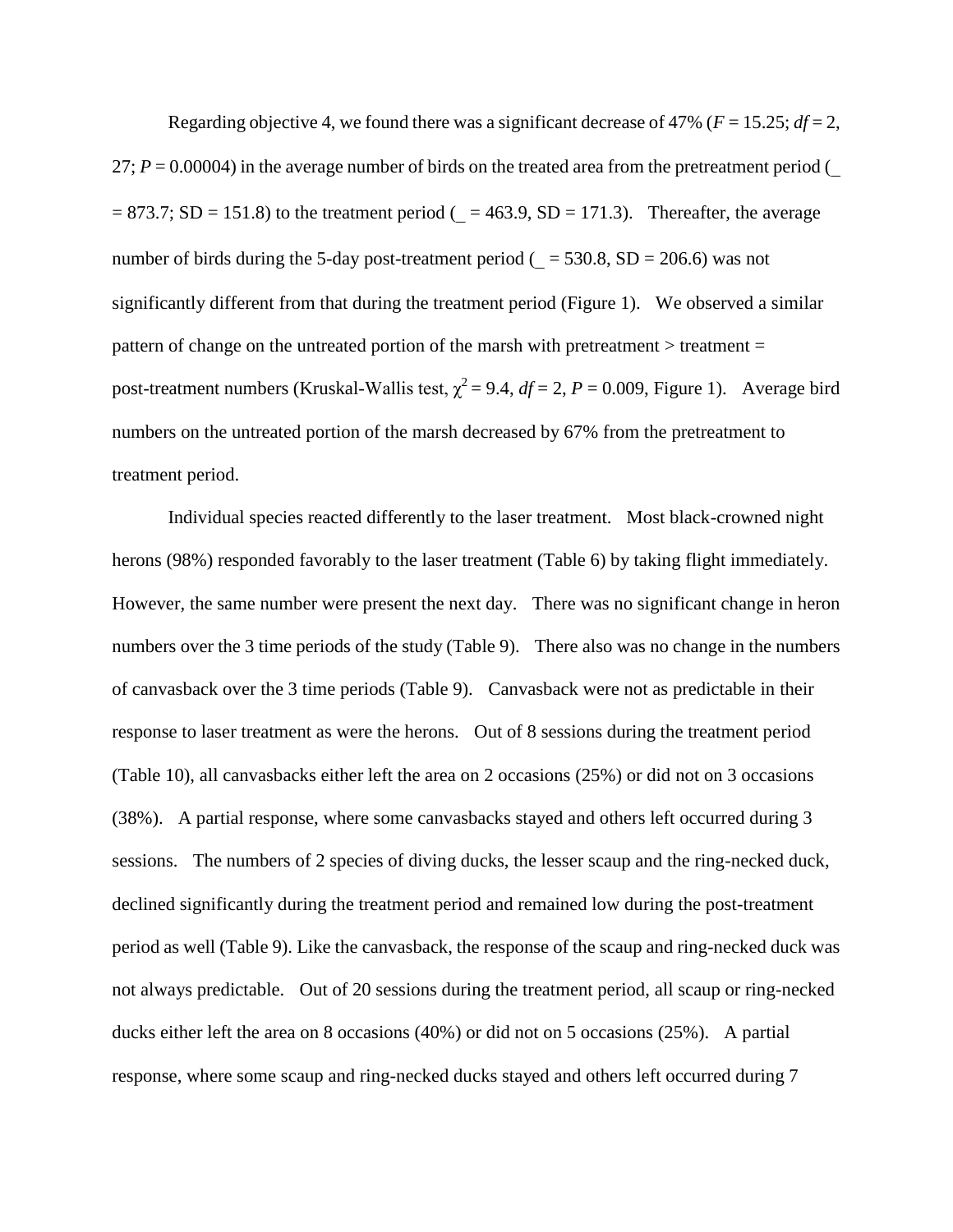sessions (Table 10). There was no change in the number of ruddy ducks over the course of the study (Table 9). On no occasion did all targeted ruddy ducks respond favorably to the laser (Table 10). On the majority of sessions (82%) ruddy ducks did not respond at all to the laser.

#### **DISCUSSION**

All of the species targeted in this study could potentially occur at an oil spill. In responding to a spill, personnel responsible for hazing birds must decide which tools to use, a decision in large part based on efficacy. It is apparent that some species, namely herons, egrets, and geese react immediately and dependably to the laser. Dabbling and diving ducks responded favorably on most occasions, although there were some times when they did not or only partially responded. In Part 1, only 10% of dabbling ducks responded favorably as opposed to 93% in Part 2 of the study. Most of the dabbling ducks in Part 1 were mallards targeted on an impoundment in an arboretum. The area was frequented by people during the day and early evening. We can speculate that mallards at this site were habituated to human presence and other disturbances and may have been less likely to respond favorably to the laser. Road 25, used for Part 2 of the study, was remote, had infrequent human presence, and was 1.6 km distant from the Yolo Bypass, a waterfowl hunting area. These factors may have predisposed the birds to react to disturbance and may have enhanced the response to the laser.

Some birds were problematic. Ruddy ducks usually did not respond favorably. Coots never responded favorably. Pied-billed grebes responded to the laser by diving or skittering across the water, but never to the extent that they left the area. It is likely that all grebes and other birds (e.g., loons) that typically dive rather than fly away in response to danger are poor candidates for hazing with a laser. Gulls, targeted on 2 occasions, did not respond favorably. This result was unexpected. Baxter (2007) dispersed over 30,000 gulls roosting on 2 reservoirs in the United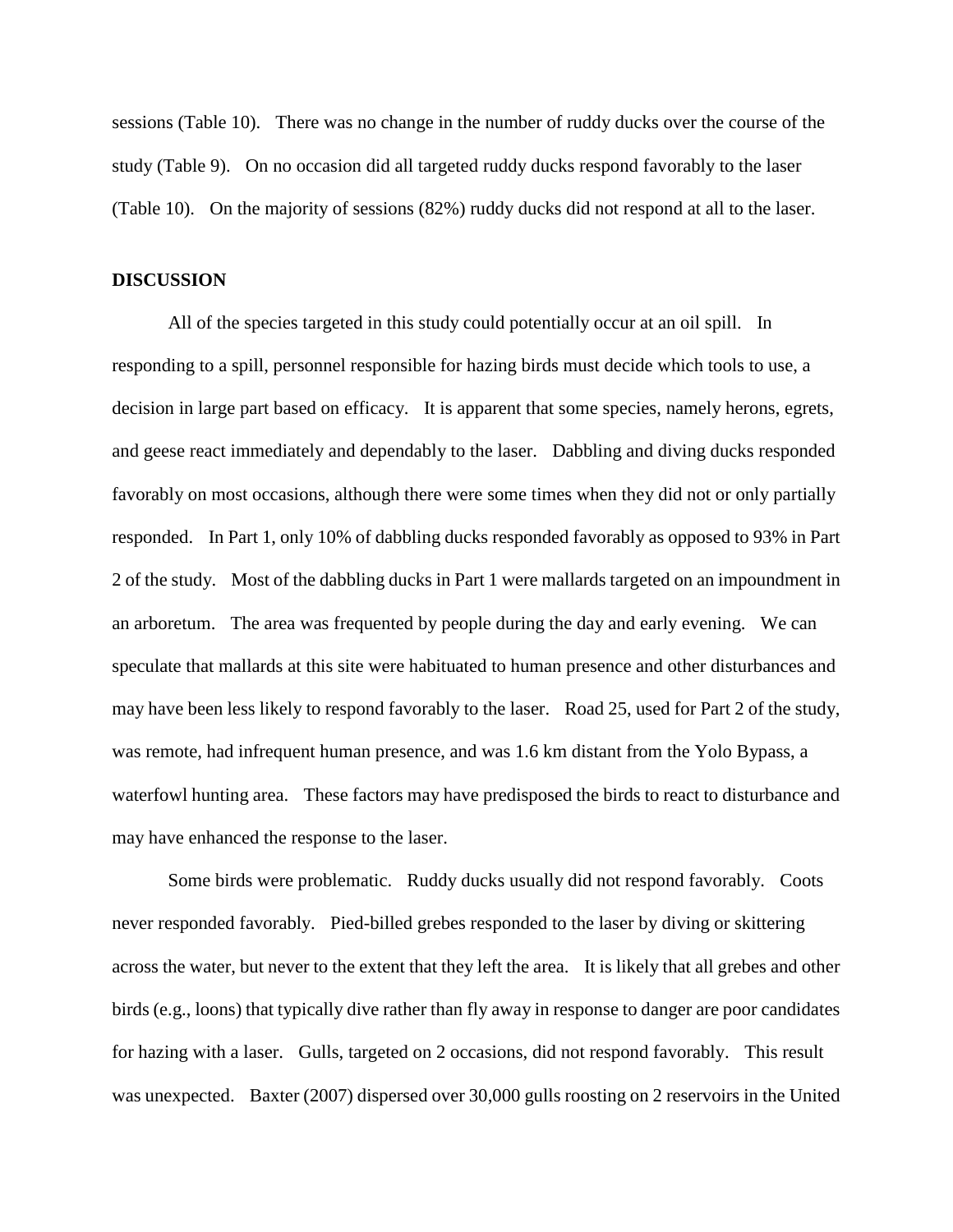Kingdom using a laser. Only 4 sweeps of the laser across water were needed to move all gulls from each site. In this study gulls on both occasions were on land. In one instance the birds did not respond at all. In the  $2<sup>nd</sup>$  instance the gulls responded to the laser by either jumping or flying up briefly and then landing again. None left the area.

As a stand-alone tool used just once in the evening, the laser caused and immediate decrease in bird numbers, but did not deter birds from returning by the next morning, and aside from scaup and ring-necked ducks, did not have any lasting impact once treatment ended. A notable example was the night herons. Herons left the roost in the marsh immediately upon treatment but were present in the same numbers the next morning. Baxter (2007) found a similar situation at gull roosts. His initial treatment was to use the laser at dusk and clear the birds. The gulls were present by the next morning. Adding 2 additional sweeps with the laser equidistant through the night also failed to prevent the gulls being present the next morning. Gulls stopped returning to the roost only after laser treatment was increased to every 30 minutes throughout the night.

At an oil spill where nighttime hazing was required, laser treatment could begin at dusk or earlier under conditions of heavy overcast or fog. The laser could be used repeatedly as needed to clear birds from the desired locations. Monitoring for returning birds would be necessary and hazing with the laser might be required throughout the night. Other hazing techniques (e.g., pyrotechnics, roving patrols from a boat) could be used for species not responding to the laser.

Lasers have several advantages that may be important at an oil spill. Lasers are light in weight, easy to carry, and have long range, up to 2.2 km or more depending on conditions. The portability and long range of a laser allow hazing personnel to efficiently and effectively treat a large area. In comparison, a propane cannon unit (which includes a propane tank) is less portable,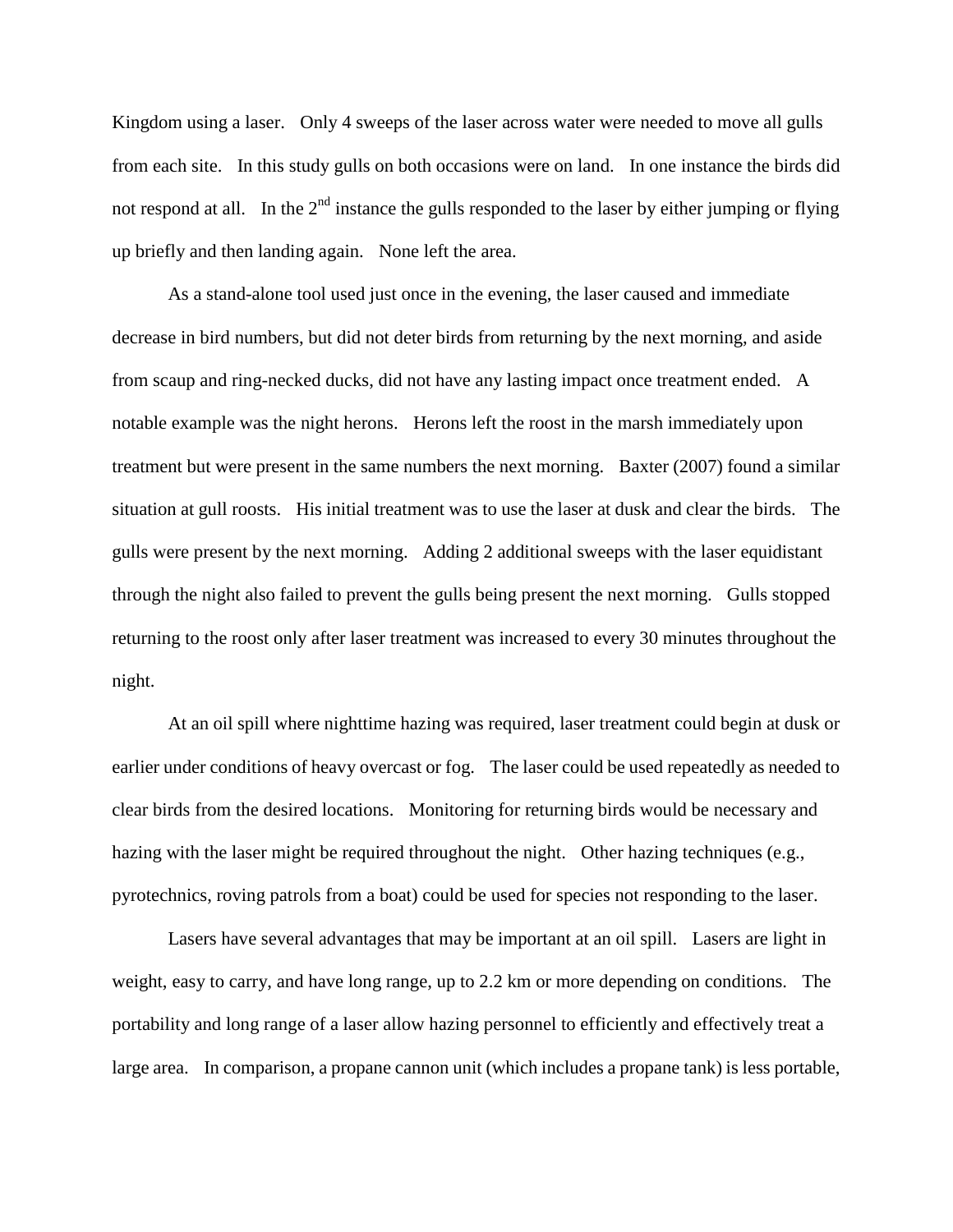has a smaller effective range, and is more difficult to deploy. Lasers can be used at night. Lasers are silent and can be used at locations where noise, particularly at night, is a concern. Lasers can be used in situations were flammable spill materials might prevent the use of pyrotechnics.

We did not test the laser at any coastal or bay locations. Additional testing should be undertaken at brackish or salt-water locations to increase the number of species evaluated. In particular we need more information on how cormorants, gulls, terns, shorebirds, loons, and marine ducks will respond to laser treatment.

#### **ACKNOWLEDGMENTS**

Funding for this project was provided by the Scientific Study and Evaluation Program (SSEP), administered by the Office of Spill Prevention and Response, California Department of Fish and Game (Agreement #PO775009 00). SSEP provides a mechanism for investigating, evaluating, and improving applied oil spill prevention and response techniques and programs.

## **LITERATURE CITED**

- Baxter, A. 2007. Laser dispersal of gulls from reservoirs near airports. Bird Strike Comm. Proc. 9<sup>th</sup> Annual Meeting, Kingston, Ontario. http://digitalcommons.unl.edu/birdstrike2007/2
- Blackwell, B. F., G. E. Bernhardt, and R. A. Dolbeer. 2002. Lasers as nonlethal avian repellents. J. Wildl. Manage. 66(1):250-258.
- Chipman, R. B., R. A. Dolbeer, K. J. Preusser, D. P. Sullivan, E. D. Losito, A. L. Gosser, and T. W. Seamans. 2004. Emergency wildlife management response to protect evidence associated with the terrorist attack on the World Trade Center, New York City. Proc. Vertebr. Pest Conf. 21:281-286.
- Delph, D. 2001. The goose wars. Wildl. Contr. Tech. 8(3):14, 16.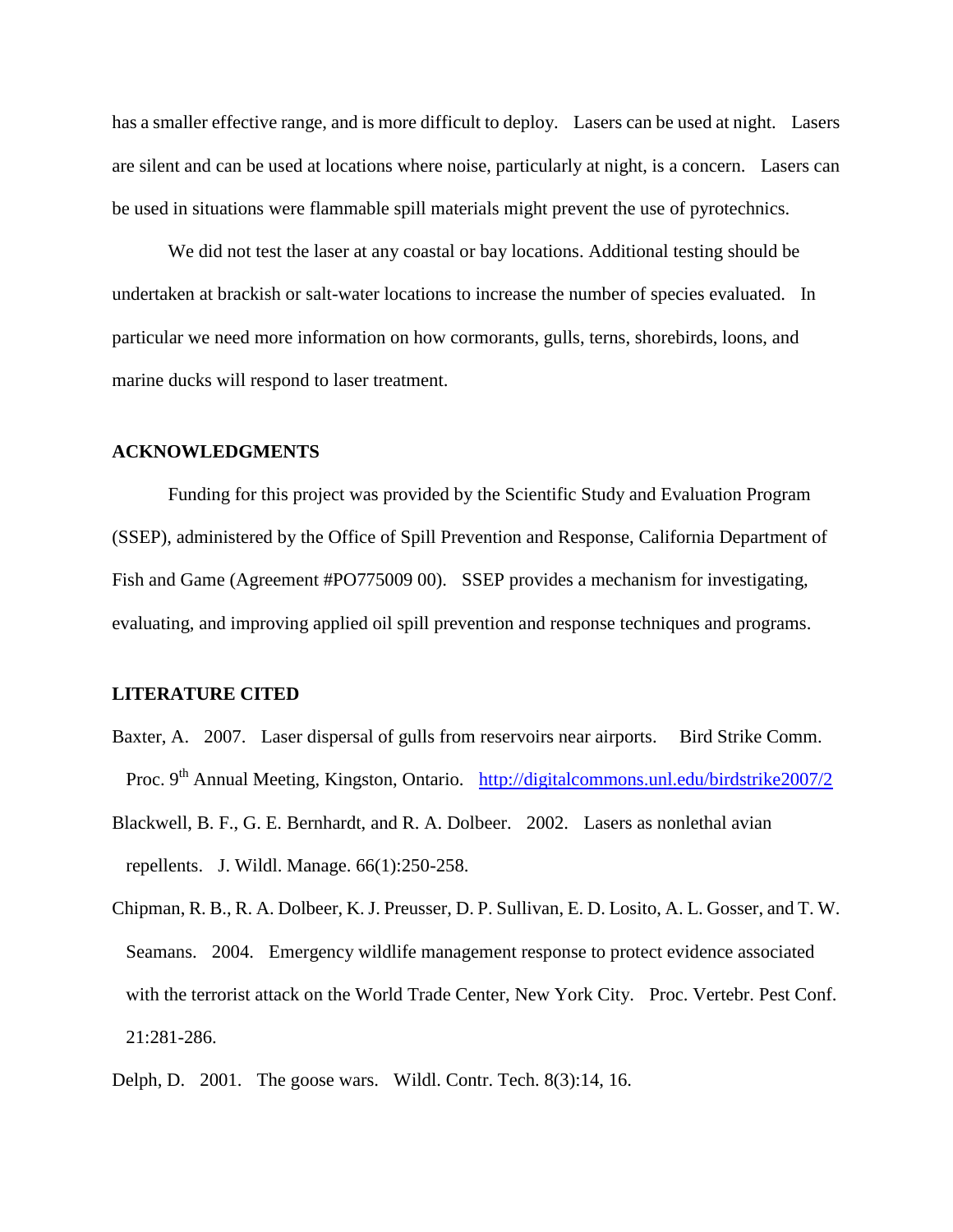- Glahn, J. F., G. Ellis, P. Fioranelli, and B. S. Dorr. 2000. Evaluation of moderate- and low-powered lasers for dispersing double-crested cormorants from their night roosts. Wildl. Dam. Manage. Conf. 9:34-45.
- Holevinski, R. A., P. D. Curtis, and R. A. Malecki. 2007. Hazing of Canada geese is unlikely to reduce nuisance populations in urban and suburban communities. Human-Wildl. Conflicts 1(2):257-264.
- Ross, B. P., and R. W. Furness. 2002. Minimising the impact of eider ducks on mussel farming. University of Glasgow, UK. 54 pp.
- Sherman, D. E., and A. E. Barras. 2004. Efficacy of a laser device for hazing Canada geese from urban areas of northeast Ohio. Ohio J. Sci. 104(3):38-42.
- Werner, S. J., and L. Clark. 2006. Effectiveness of a motion-activated laser hazing system for repelling captive Canada geese. Wildl. Soc. Bull. 34(1):2-7.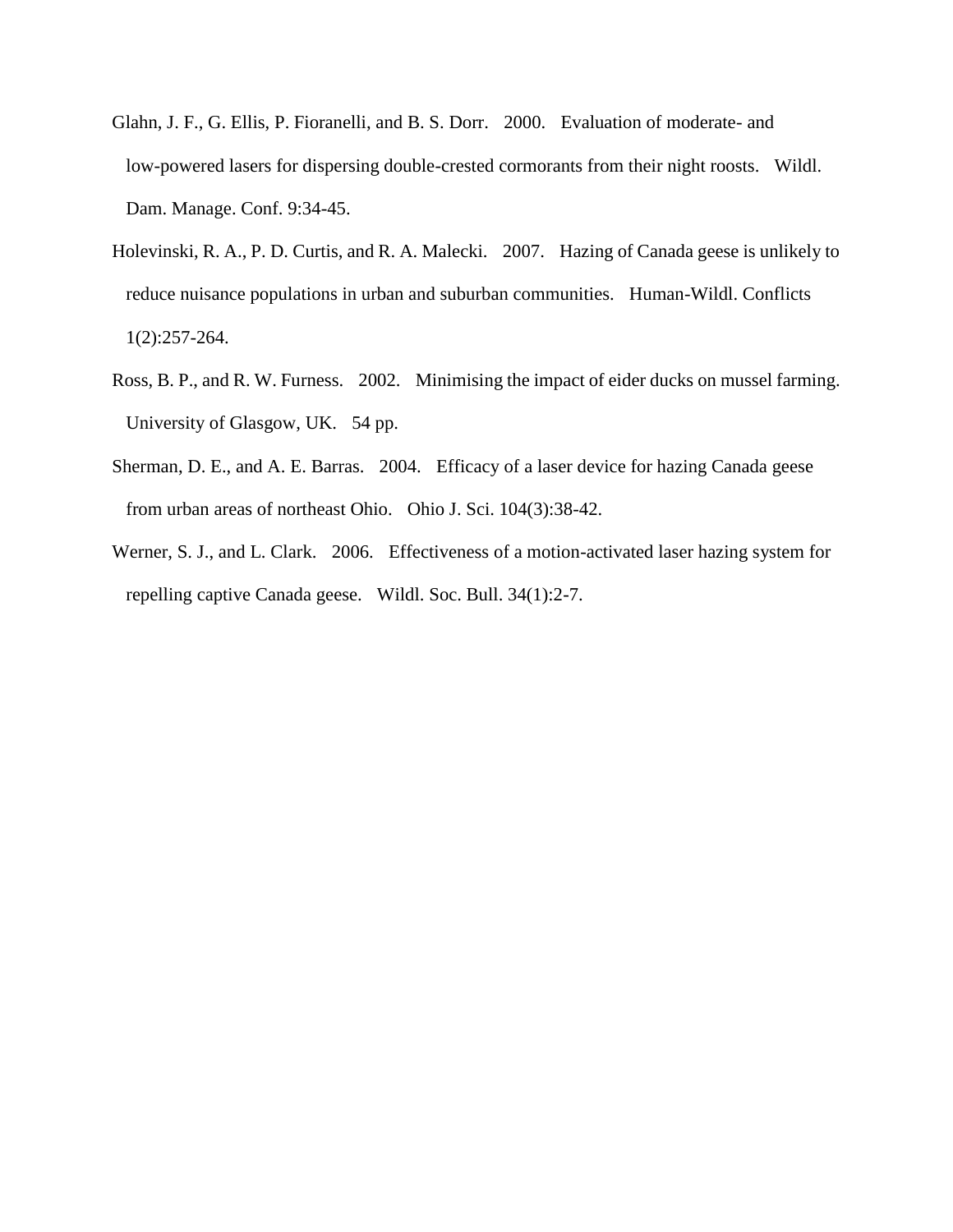Table 1. Locations of sites used to test species responses to laser treatment in Part 1 of the study.

Table 2. Number of test days, sessions (number of times the laser was fired at target birds), and the number of birds targeted at 5 locations during Part 1 of the study.

Table 3. Bird groups, number of species in each group, sessions (number of times the laser was fired at target birds), birds targeted and responding favorably to laser treatment in Part 1of the study.

Table 4. Number of sessions in which none of the birds responded favorably, some of the birds but not all responded favorably, or all of the birds responded favorably in Part 1 of the study.

Table 5. Number of sessions with favorable or unfavorable responses under differing light levels during Part 1 of the study.

Table 6. Bird groups, number of species in each group, sessions (number of times the laser was fired at target birds), birds targeted and responding favorably to laser treatment in Part 2 of the study.

Table 7. Number of sessions in which none of the birds responded favorably, some of the birds but not all responded favorably, or all of the birds responded favorably in Part 2 of the study.

Table 8. Number of birds present just before laser treatment in the evening, immediately after laser treatment, and the next morning after treatment during Part 2 of the study.

Figure 1. Average number of birds per day (2 counts per day) over the pretreatment, treatment and post-treatment periods (5 days each) on the untreated and treated areas during Part 2 of the study.

Table 9. Average number of birds per count for 5 species over the pretreatment, treatment and post-treatment periods (5 days each) on the untreated and treated areas during Part 2 of the study.

Table 10. Number of sessions when a given percentage of birds responded favorably to laser treatment during Part 2 of the study.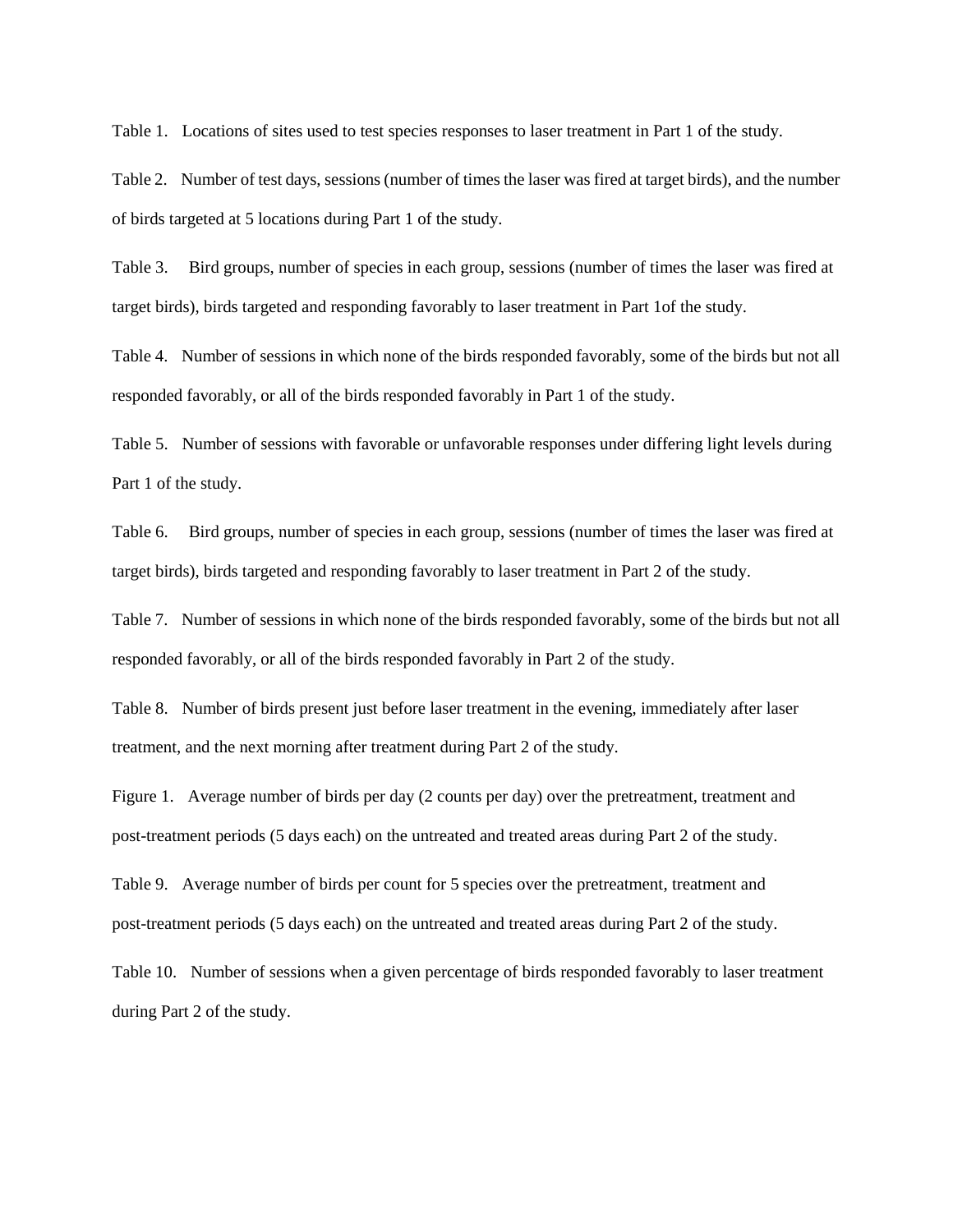| Location     | Nearest town    | County          | Description                                                                         |
|--------------|-----------------|-----------------|-------------------------------------------------------------------------------------|
| Collins Lake | Oregon House    | Yuba            | 650 ha lake                                                                         |
| Lake Solano  | <b>Winters</b>  | Yolo and Solano | 1 km stretch of Putah Creek near diversion dam, ~ 4 ha surface<br>area.             |
| Road 25      | Woodland        | Yolo            | Irrigation ditch and impoundment alongside a road, ~2.7 km, 5.3<br>ha surface area. |
| Putah Creek  | Davis           | Yolo            | Impoundment in an arboretum, 0.6 ha                                                 |
| Linden Road  | West Sacramento | Yolo            | Irrigation and flood water basin, 1.5 ha                                            |

## Table 1. Locations of sites used to test species responses to laser treatment in Part 1 of the study.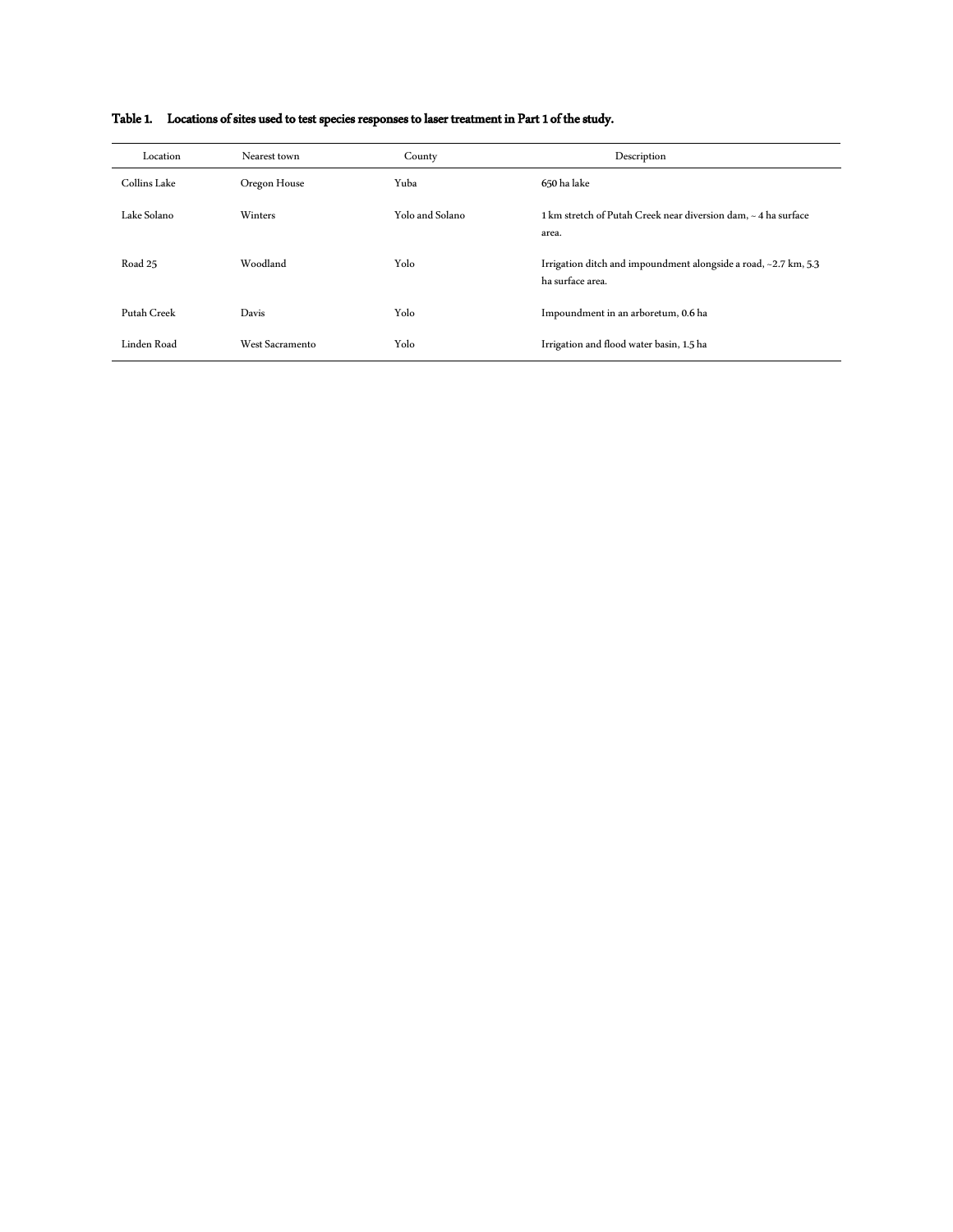| Location     | Test days    | Sessions | Number targeted |
|--------------|--------------|----------|-----------------|
| Collins Lake | 3            | 8        | 130             |
| Lake Solano  | 3            | 31       | 170             |
| Road 25      | 9            | 66       | 1357            |
| Putah Creek  | 2            | 21       | 338             |
| Linden Road  | $\mathbf{1}$ | 3        | 5               |
| Total        | 18           | 129      | 2000            |

Table 2. Number of test days, sessions (number of times the laser was fired at target birds), and the number of birds targeted at 5 locations during Part 1 of the study.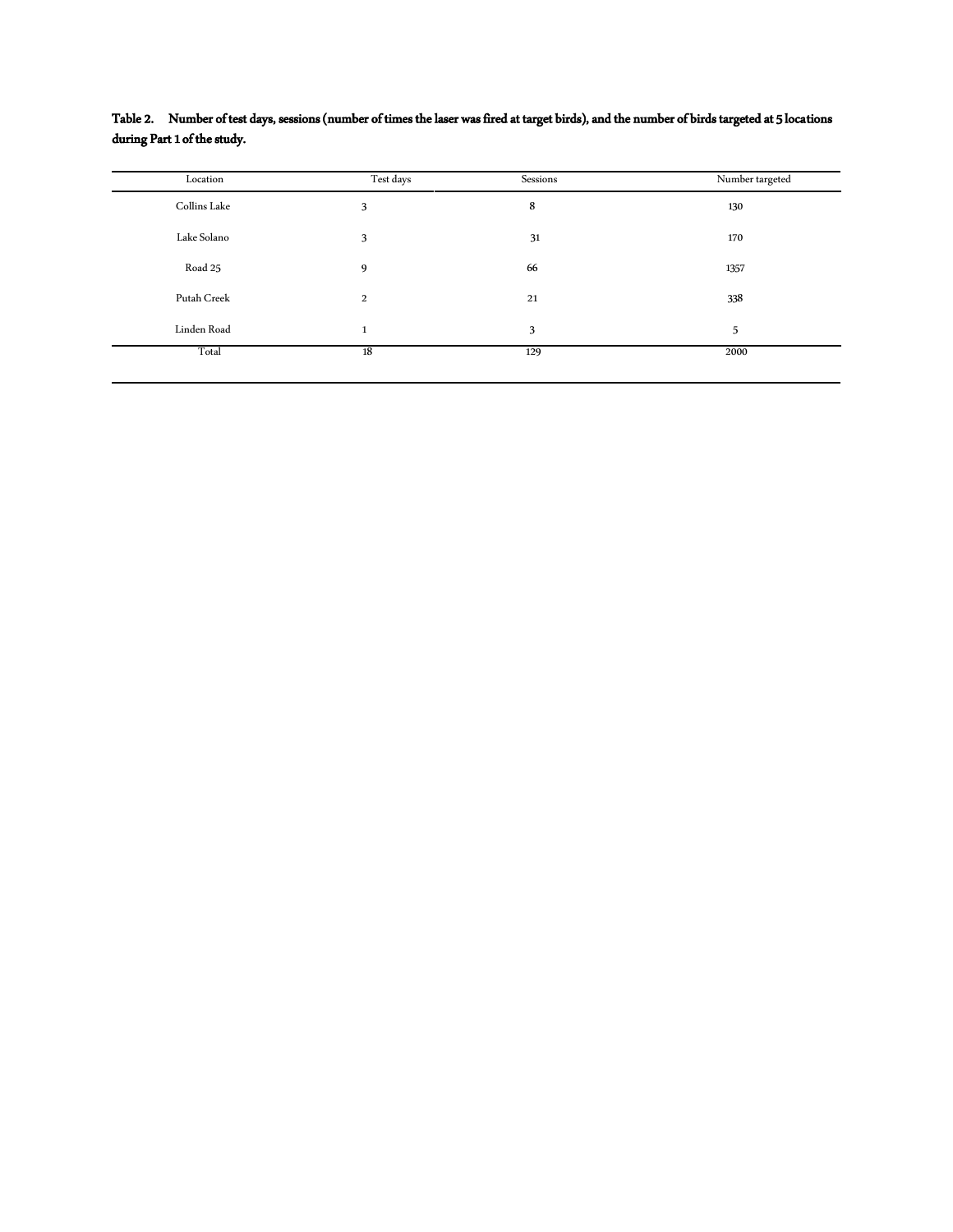| $\overline{Group}^*$ | Species                 | Sessions         | No. targeted | No. responding (%) |
|----------------------|-------------------------|------------------|--------------|--------------------|
| Grebes               | $\mathbf{1}$            | 5                | 6            | $0(0\%)$           |
| Pelicaniformes       | $\overline{2}$          | $\,2$            | $16\,$       | $16(100\%)$        |
| Herons, egrets       | $\overline{\mathbf{4}}$ | 21               | 208          | 206 (99%)          |
| Geese                | $\boldsymbol{2}$        | 17               | 412          | 385 (93%)          |
| Dabbling ducks       | 3                       | ${\bf 28}$       | 372          | 38 (10%)           |
| Diving ducks         | 8                       | 40               | 665          | 566 (85%)          |
| Raptors              | $\overline{2}$          | 3                | 3            | 1(33%)             |
| Coots                | $\,1\,$                 | $10\,$           | 37           | $0(0\%)$           |
| Shorebirds           | $\mathbf{1}$            | $\,1$            | $\,1\,$      | $0(0\%)$           |
| Gulls                | $1\,$                   | $\boldsymbol{2}$ | 280          | $0(0\%)$           |
| Total                | 25                      | 129              | 2000         | 1212(61%)          |

Table 3. Bird groups, number of species in each group, sessions (number of times the laser was fired at target birds), birds targeted and responding favorably to laser treatment in Part 1of the study.

a<br><sup>a</sup> Group: grebes - pied-billed grebe (*Podilymbus podiceps*); Pelicaniformes - American white pelican (*Pelecanus erythrorhynchos*), double-crested cormorant (Phalacrocorax auritus); herons and egrets - great blue heron (Ardea herodias), great egret (Ardea alba), snowy egret (Egretta thula), cattle egret (Bubulcus ibis); geese -Canada goose (Branta canadensis), greater white-fronted goose (Anser albifrons); dabbling ducks - mallard (Anas platyrhynchos), gadwall (Anas strepera), cinnamon teal (Anas cyanoptera); diving ducks - canvasback (Aythya valisineria), ring-necked duck (Aythya collaris), lesser scaup (Aythya affinis), common goldeneye (Bucephala clangula), bufflehead (Bucephala islandica), hooded merganser (Lophodytes cucullatus), common merganser (Mergus merganser), ruddy duck (Oxyura jamaicensis); raptors - red-tailed hawk (Buteo jamaicensis), great horned owl (Bubo virginianus); coots - American coot (Fulica americana), shorebirds - greater yellowlegs (Tringa melanoleuca); gulls - ring-billed gull (Larus delawarensis).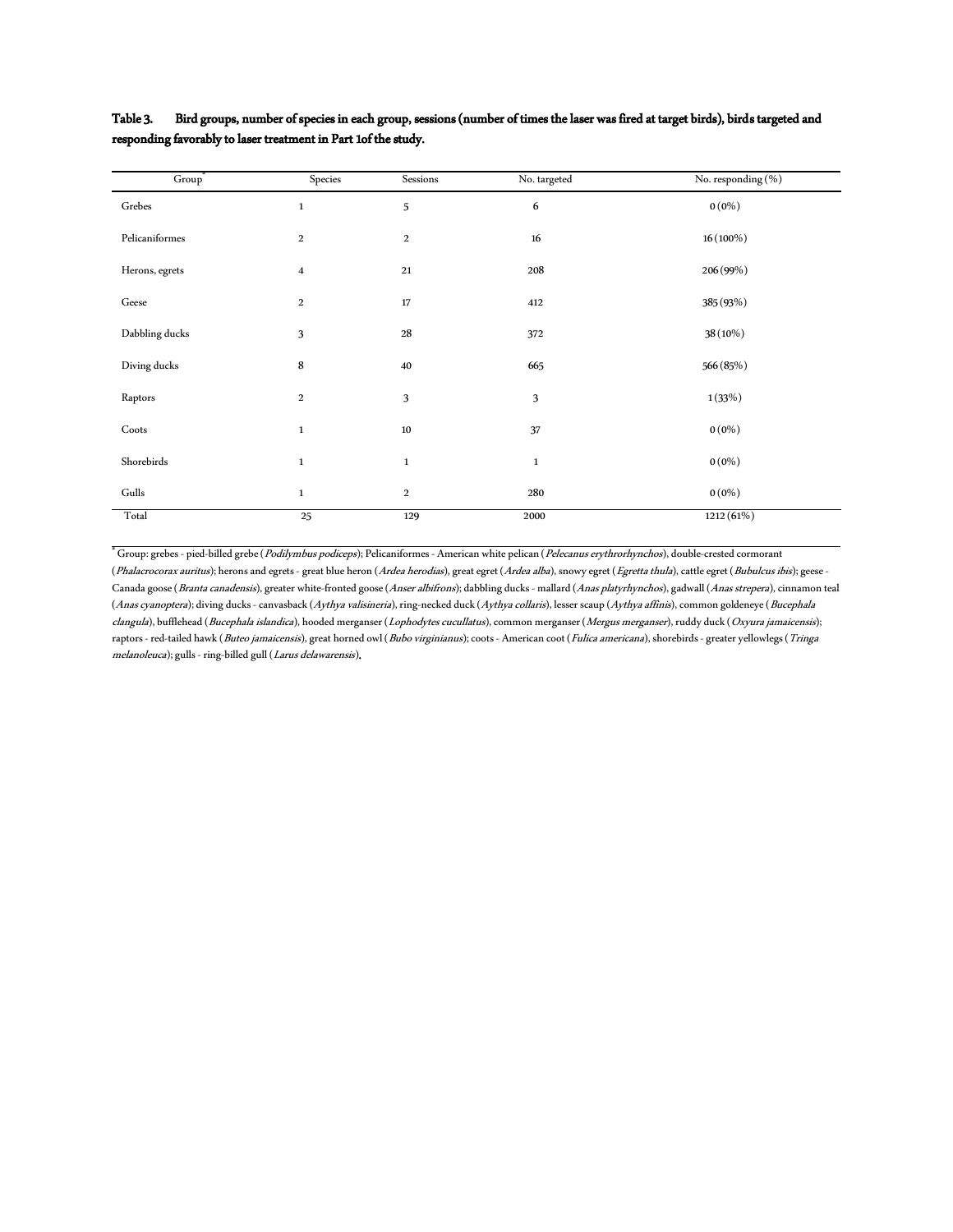|                    |                  | Number of sessions |               |
|--------------------|------------------|--------------------|---------------|
| Group <sup>a</sup> | None responded   | Some responded     | All responded |
| $\rm Grebes$       | 5                | $\bf{0}$           | $\pmb{0}$     |
| Pelicaniformes     | $\bf{0}$         | $\bf{0}$           | $\,2$         |
| Herons, egrets     | $\mathbf{1}$     | $\bf{0}$           | 20            |
| $\rm{Geese}$       | $\bf{0}$         | $\mathbf{1}$       | $16\,$        |
| Dabbling ducks     | 22               | $\bf{0}$           | 6             |
| Diving ducks       | 8                | $\boldsymbol{2}$   | 30            |
| Raptors            | $\boldsymbol{2}$ | $\bf{0}$           | $\mathbf 1$   |
| Coots              | 10               | $\bf{0}$           | $\bf{0}$      |
| Shorebirds         | $\mathbf{1}$     | $\bf{0}$           | $\bf{0}$      |
| Gulls              | 2                | $\bf{0}$           | $\bf{0}$      |
| Total:             | 51               | 3                  | 75            |

## Table 4. Number of sessions in which none of the birds responded favorably, some of the birds but not all responded favorably, or all of the birds responded favorably in Part 1 of the study.

**"** See Table 3 for the species in each group.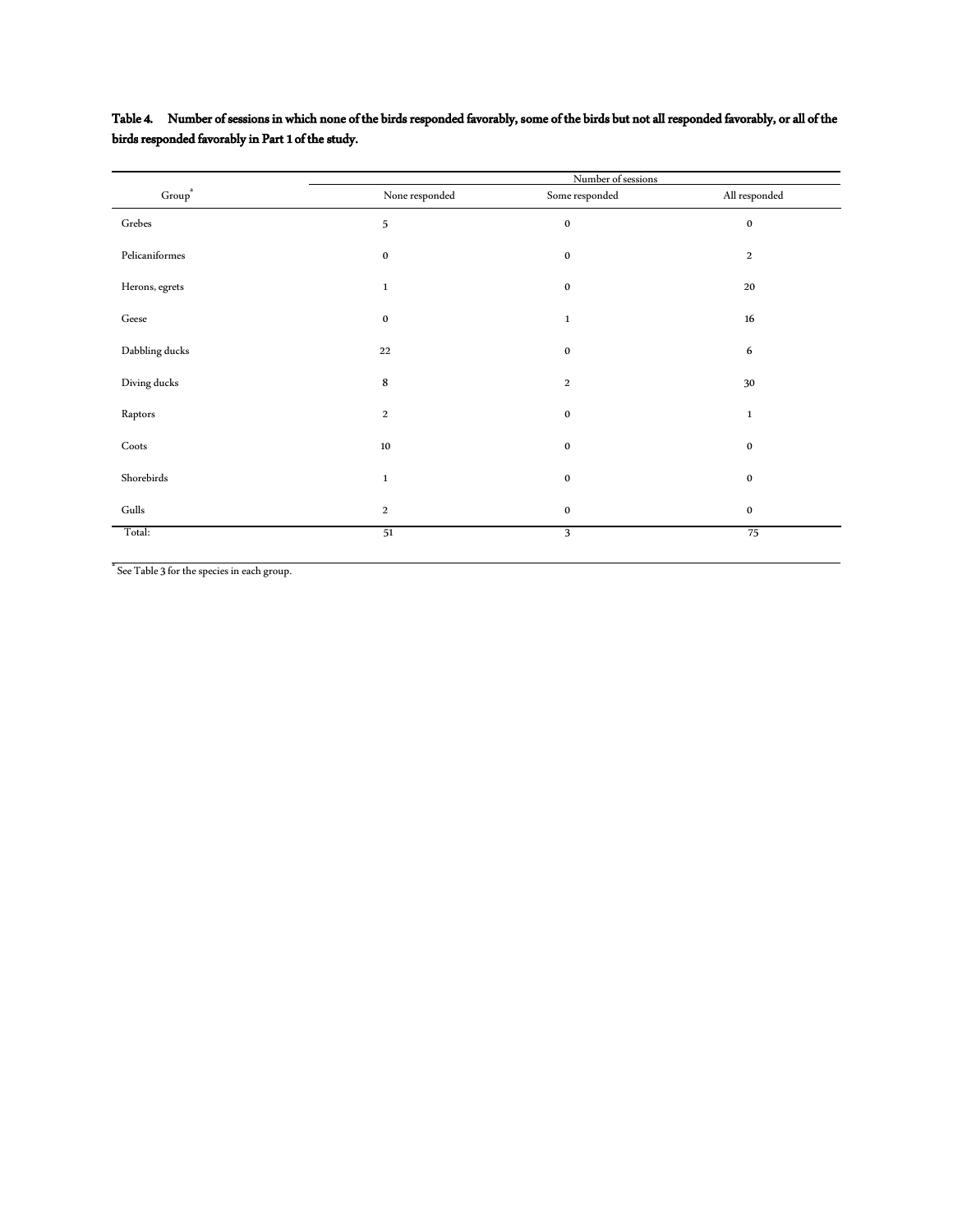|             |            | Lux        |
|-------------|------------|------------|
| Response    | $\leq$ 300 | $\geq$ 301 |
| Favorable   | 50         | 15         |
| Unfavorable | 42         | 13         |

# Table 5. Number of sessions with favorable or unfavorable responses under differing light levels during Part 1 of the study.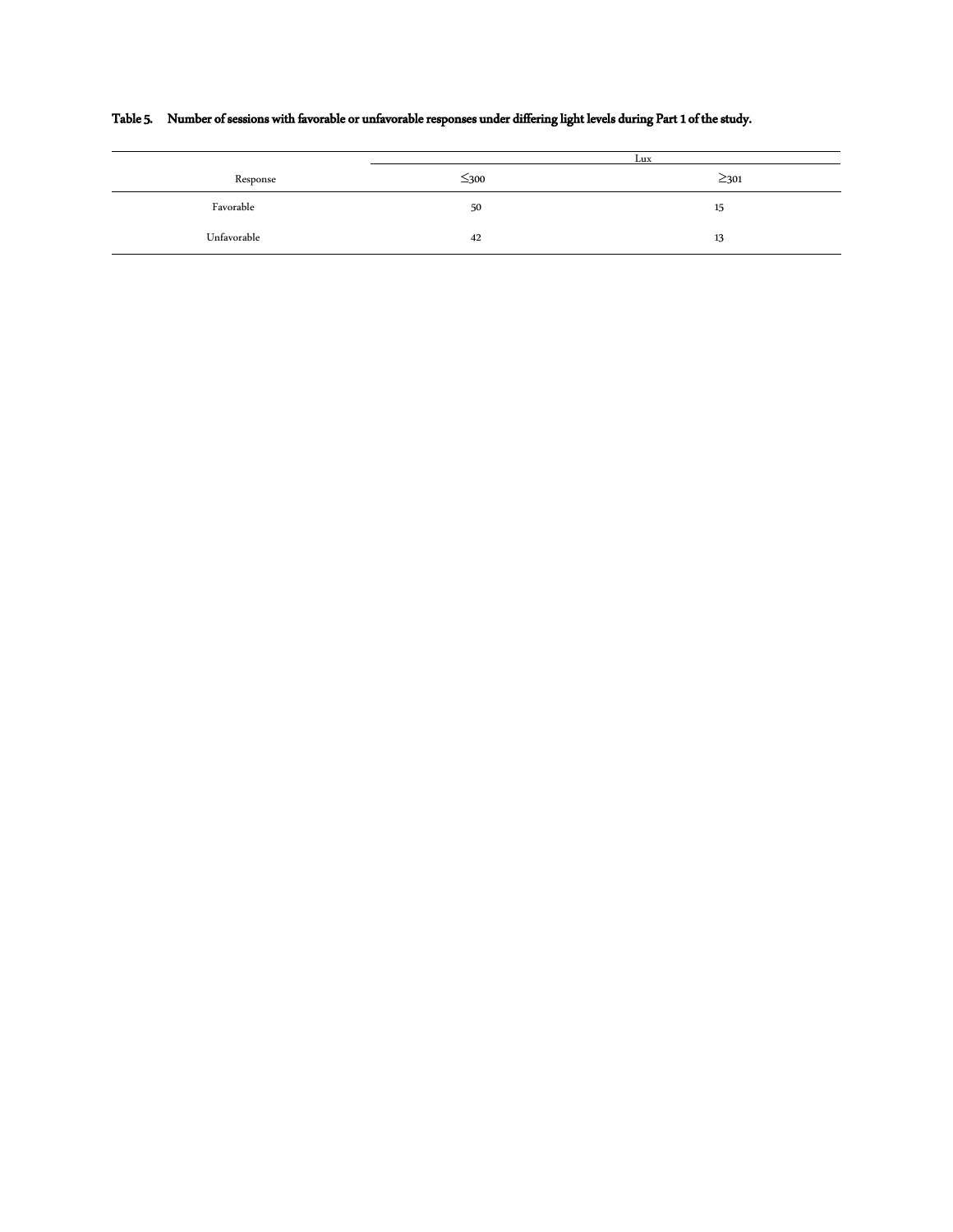Table 6. Bird groups, number of species in each group, sessions (number of times the laser was fired at target birds), birds targeted and responding favorably to laser treatment in Part 2 of the study.

| Group"         | Species | Sessions | No. targeted | No. responding $(\%)$ |
|----------------|---------|----------|--------------|-----------------------|
| Herons         |         | 6        | 1501         | 1470 (98%)            |
| Dabbling ducks |         | 14       | 208          | 194 (93%)             |
| Diving ducks   |         | 46       | 1278         | 587 (46%)             |
| Coots          | л.      | 8        | 49           | $0(0\%)$              |
| Total          | 16      | 74       | 3036         | 2251(74%)             |

<sup>a</sup> Group: herons - black-crowned night heron (*Nycticorax nycticorax*); dabbling ducks - mallard (*Anas platyrhynchos*), gadwall (*Anas strepera*), northern pintail (*Anas* acuta), American wigeon (Anas americana), northern shoveler (Anas clypeata), cinnamon teal (Anas cyanoptera), green-winged teal (Anas crecca); diving ducks canvasback (Aythya valisineria), ring-necked duck (Aythya collaris), lesser scaup (Aythya affinis), bufflehead (Bucephala islandica), hooded merganser (Lophodytes cucullatus), common merganser (Mergus merganser), ruddy duck (Oxyura jamaicensis); coots - American coot (Fulica americana).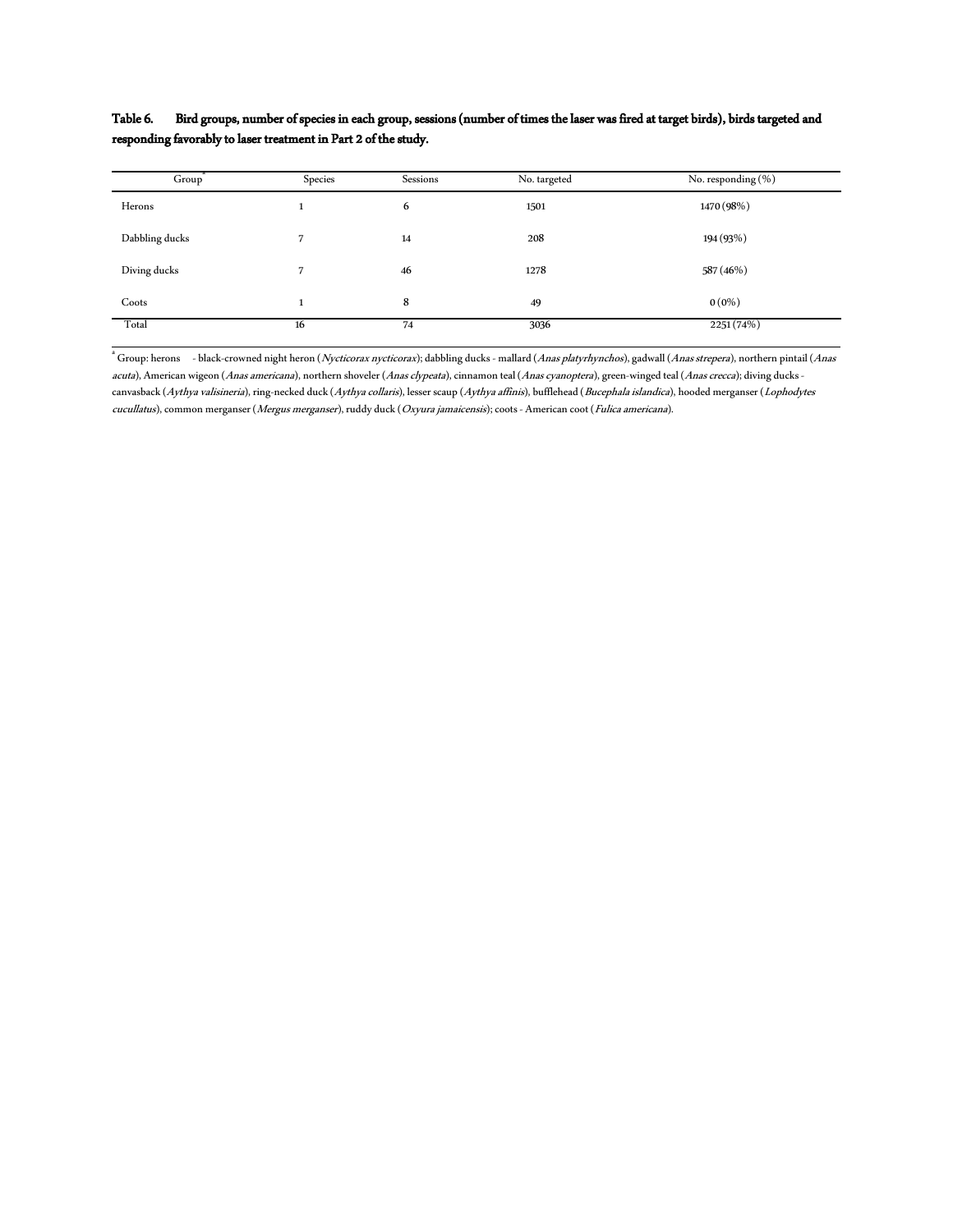## Table 7. Number of sessions in which none of the birds responded favorably, some of the birds but not all responded favorably, or all of the birds responded favorably in Part 2 of the study.

|                    |                | Number of sessions |               |  |
|--------------------|----------------|--------------------|---------------|--|
| Group <sup>®</sup> | None responded | Some responded     | All responded |  |
| Herons             |                | 3                  | 2             |  |
| Dabbling ducks     |                | $\bf{0}$           | 13            |  |
| Diving ducks       | 21             | 13                 | 12            |  |
| Coots              | 8              | $\bf{0}$           | $\bf{0}$      |  |
| Total:             | 31             | 16                 | 27            |  |

 $\rm{a}^a$  See Table 6 for the species in each group.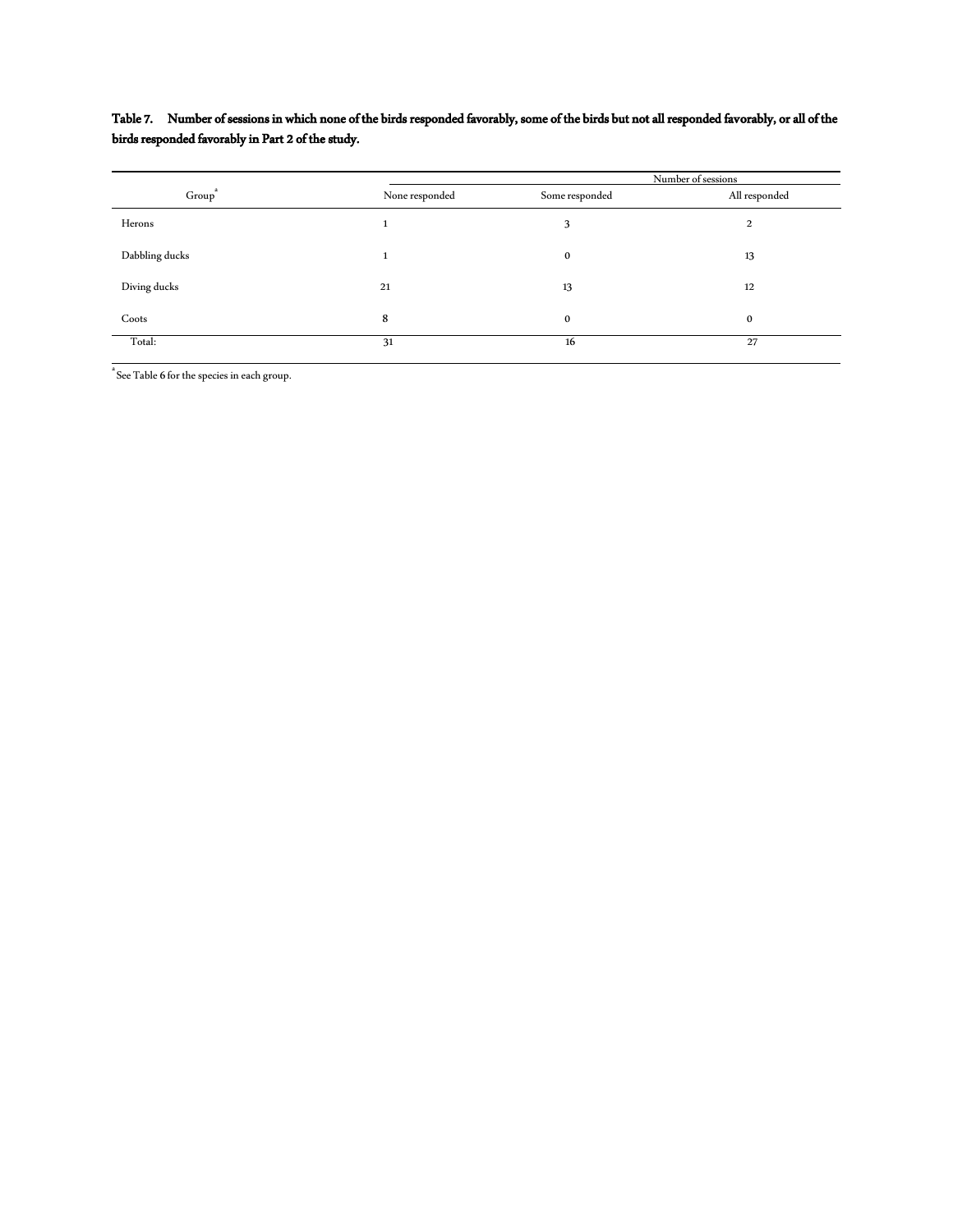|             |                             | Number of birds                        |                                         |  |
|-------------|-----------------------------|----------------------------------------|-----------------------------------------|--|
| Date        | Present before<br>laser use | Present immediately<br>after laser use | Present next morning<br>after laser use |  |
| 10 March 08 | 767                         | 54                                     | 677                                     |  |
| 11 March 08 | 759                         | 423                                    | 476                                     |  |
| 12 March 08 | 624                         | 104                                    | 393                                     |  |
| 13 March 08 | 368                         | 11                                     | 178                                     |  |
| 14 March 08 | 377                         | 38                                     | 352                                     |  |
| $ \pm$ SD   | $579.0 \pm 196.9$           | $126.0 \pm 169.4$                      | $415.2 \pm 182.3$                       |  |

Table 8. Number of birds present just before laser treatment in the evening, immediately after laser treatment, and the next morning after treatment during Part 2 of the study.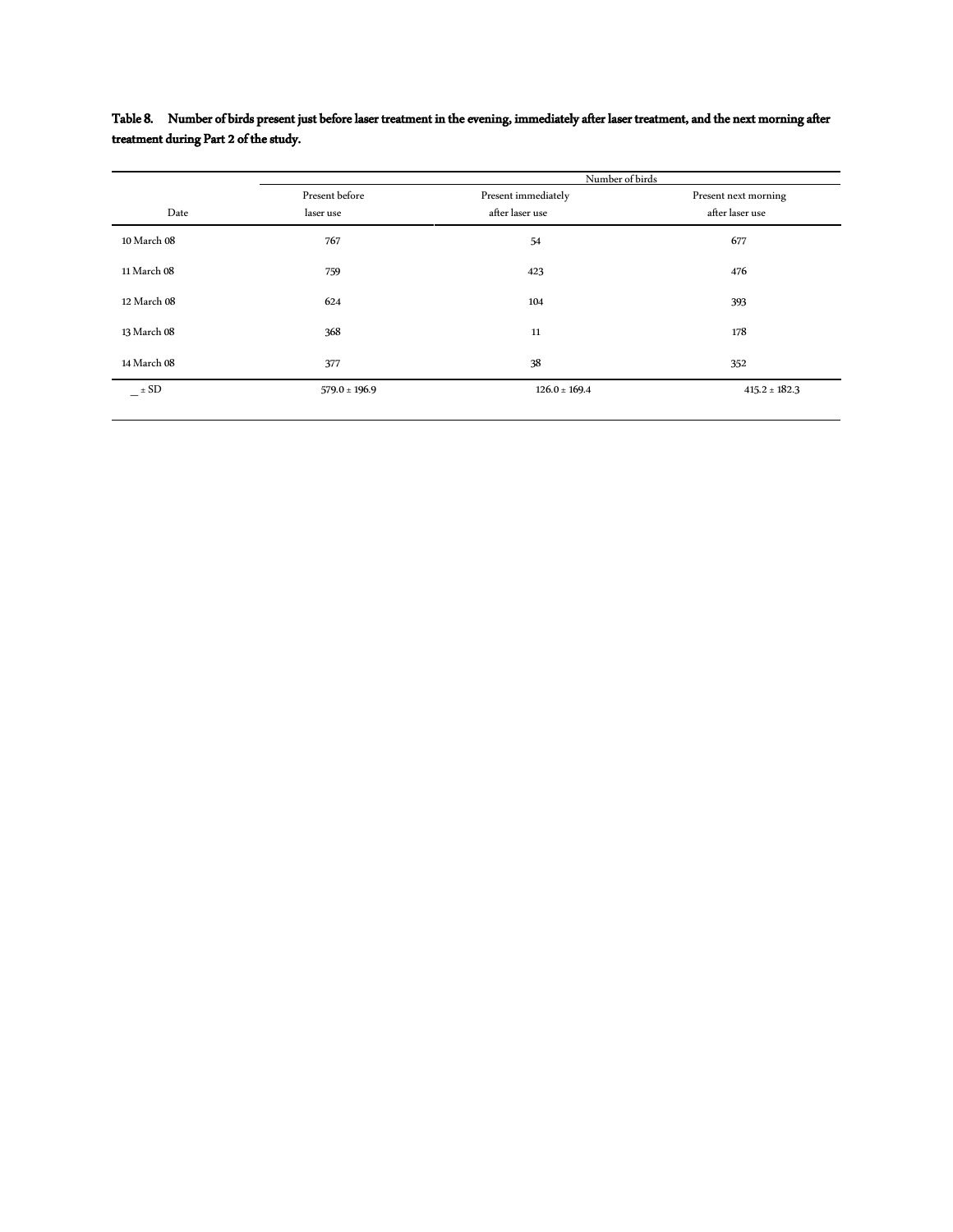

Figure 1. Average number of birds per day (2 counts per day) over the pretreatment, treatment and post-treatment periods (5 days each) on the untreated and treated areas during Part 2 of the study.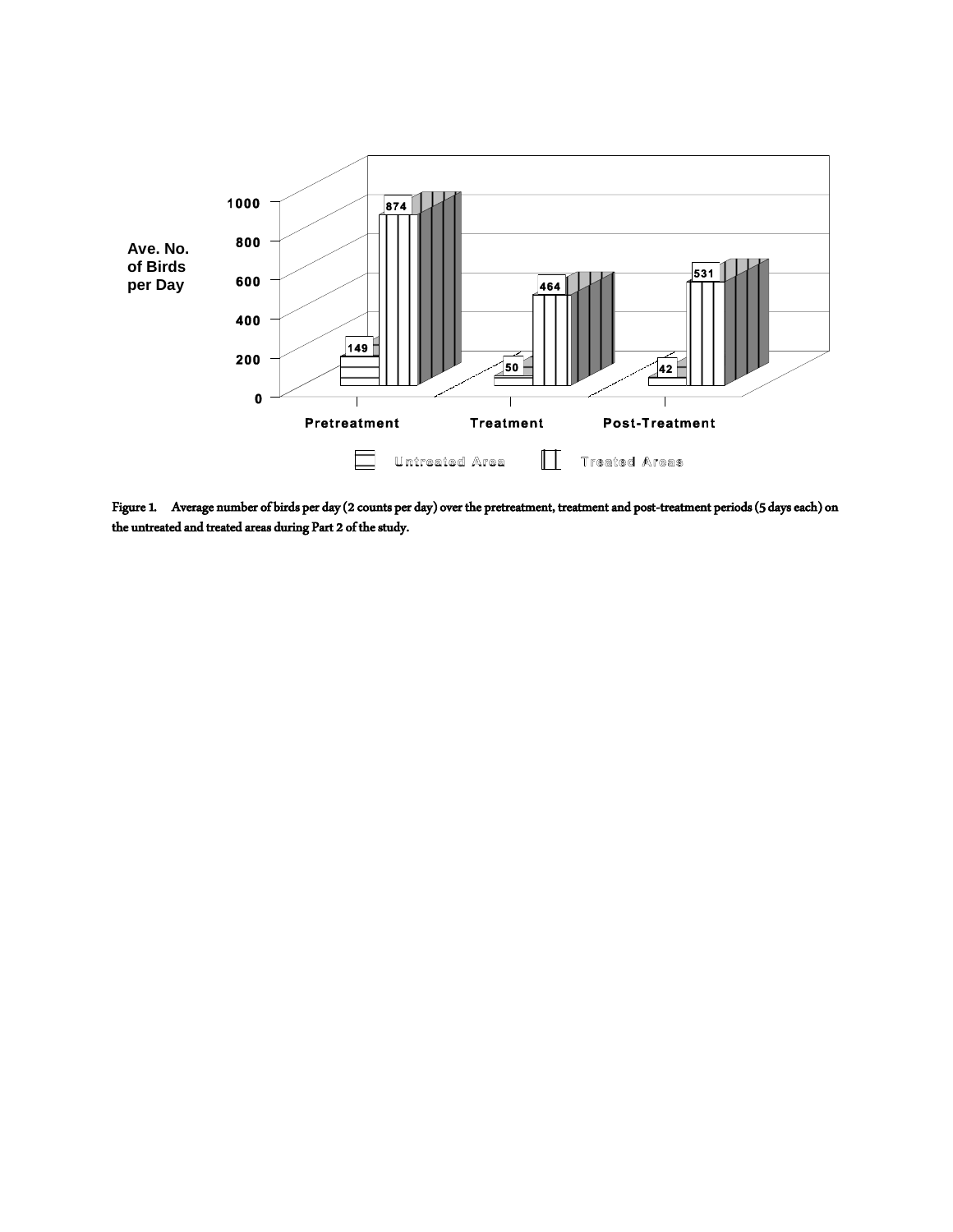Table 9 Average number of birds per count for 5 species over the pretreatment, treatment and post-treatment periods (5 days each) on the untreated and treated areas during Part 2 of the study.

|                              | Average number of birds $\pm$ SD |              |                |                        |
|------------------------------|----------------------------------|--------------|----------------|------------------------|
| Species                      | Pretreatment                     | Treatment    | Post-treatment | Significant difference |
| Black-crowned night<br>heron | $262 \pm 43$                     | $239 \pm 88$ | $222 \pm 32$   | No <sup>a</sup>        |
| Canvasback                   | $144 \pm 18$                     | $94 \pm 79$  | $89 \pm 38$    | $No^b$                 |
| Ring-necked duck             | $209 \pm 52$                     | $41 \pm 60$  | $11 \pm 6$     | Yes <sup>c</sup>       |
| Lesser scaup                 | $308 \pm 116$                    | $32 \pm 40$  | $5 \pm 4$      | $Yes^d$                |
| Ruddy duck                   | $40 \pm 21$                      | $55 \pm 7$   | $55 \pm 19$    | $No^e$                 |

<sup>a</sup> Kruskal-Wallis test,  $\chi^2$  = 3.8, *df* = 2, *P* = 0.15<br><sup>b</sup> *F* = 2.6; *df* = 2, 27; *P* = 0.09

 $\int_{0}^{c}$ Kruskal-Wallis test,  $\chi^{2}$  = 18.1, *df* = 2, *P* = 0.0001; pretreatment > treatment = post-treatment

<sup>d</sup> Kruskal-Wallis test,  $\chi^2$  = 21.7, *df* = 2, *P* = 0.00002; pretreatment > treatment = post-treatment  $\epsilon$ <sup>e</sup> *F* = 1.8; *df* = 2, 27; *P* = 0.19